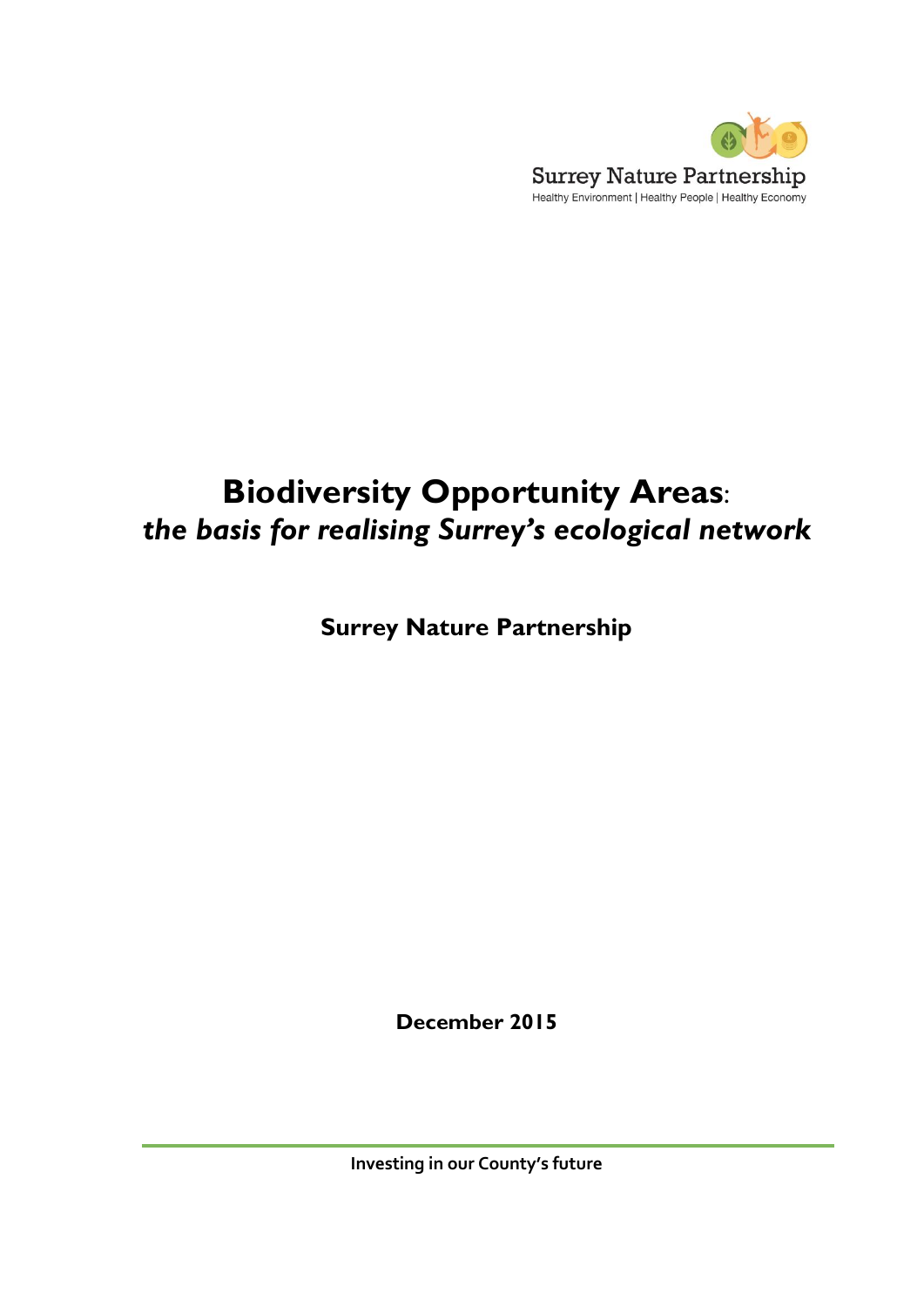## **Contents:**

- **1. Background**
	- **1.1 Why Biodiversity Opportunity Areas?**
	- **1.2 What exactly is a Biodiversity Opportunity Area?**
	- **1.3 Biodiversity Opportunity Areas in the planning system**
- **2. The BOA Policy Statements**
- **3. Delivering** *Biodiversity 2020* **where & how will it happen?**
	- **3.1 Some current examples** 
		- **3.1.1 Floodplain grazing-marsh restoration in the River Wey catchment**
		- **3.1.2 Calcareous grassland restoration & creation at Priest Hill, Epsom**
		- **3.1.3 Surrey's heathlands**
		- **3.1.4 Priority habitat restoration & creation in the Holmesdale Valley**
		- **3.1.5 Wetland creation at Molesey Reservoirs**
	- **3.2 Summary of possible delivery mechanisms**
- **4. References**

**Figure 1: Surrey Biodiversity Opportunity Areas**

**Appendix 1: Biodiversity Opportunity Area Policy Statement format**

**Appendix 2: Potential Priority habitat restoration and creation projects across Surrey**

**Appendices 3**-**9: Policy Statements** (separate documents)

- **3. [Thames Valley Biodiversity Opportunity Areas](https://surreynaturepartnership.files.wordpress.com/2014/11/appendix-3_thames-valley-biodiversity-opportunity-area-policy-statements.pdf) (TV01**-**05)**
- **4. Thames Basin Heaths [Biodiversity Opportunity Areas](https://surreynaturepartnership.files.wordpress.com/2014/11/appendix-4_thames-basin-heaths-biodiversity-opportunity-area-policy-statements.pdf) (TBH01**-**07)**
- **5. Thames Basin Lowlands [Biodiversity Opportunity Areas](https://surreynaturepartnership.files.wordpress.com/2014/11/appendix-5_thames-basin-lowlands-biodiversity-opportunity-area-policy-statements.pdf) (TBL01**-**04)**
- **6. [North Downs Biodiversity Opportunity Areas](https://surreynaturepartnership.files.wordpress.com/2014/11/appendix-6_north-downs-biodiversity-opportunity-area-policy-statements.pdf) (ND01**-**08)**
- **7. [Wealden Greensands Biodiversity Opportunity Areas](https://surreynaturepartnership.files.wordpress.com/2014/11/appendix-7_wealden-greensands-biodiversity-opportunity-area-policy-statements.pdf) (WG01**-**13)**
- **8. Low Weald Biodiversity Opportunity Areas (LW01**-**07)**
- **9. River Biodiversity Opportunity Areas (R01**-**06)**

**Appendix 10: BOA Objectives & Targets Summary** (separate spreadsheet)

Written by:

**Mike Waite** *Chair, Biodiversity Working Group*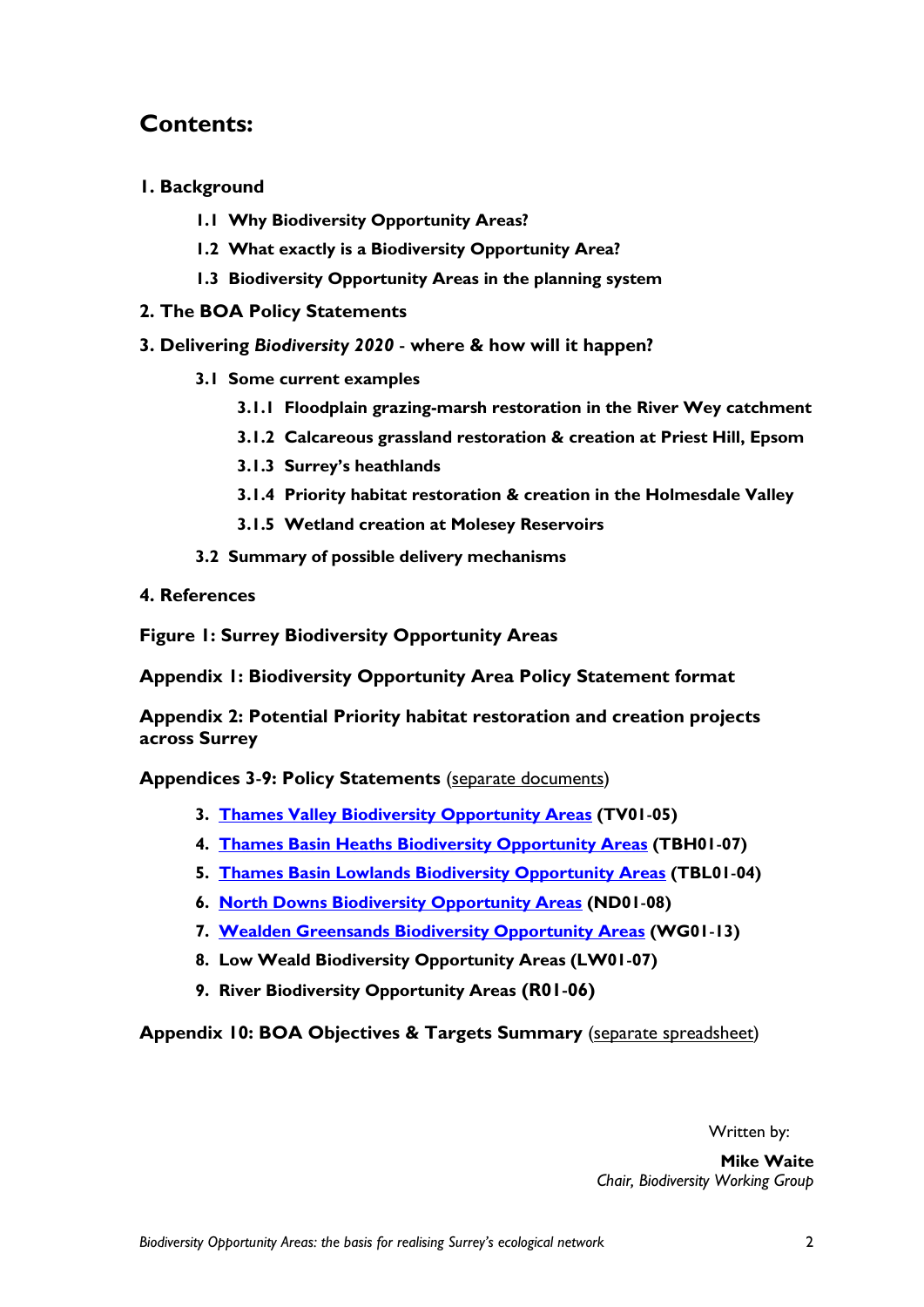#### **1. Background**

#### **1.1 Why Biodiversity Opportunity Areas?**

The concept of Biodiversity Opportunity Areas (BOAs) has been in development in Surrey for some six years. Several iterations of the spatial mapping have emerged, and an earlier format for individual BOA descriptive statements was left in an unfinished state until now. The Surrey [Nature Partnership](http://surreynaturepartnership.org.uk/) has prioritised completion of this work as an essential evidence base for use by various agencies, but especially the county's planning authorities.

BOAs originate from early thinking on strategic planning for landscape-scale nature conservation, primarily to assist the planning sector respond to national policy guidance in *Planning Policy Statement 9: Biodiversity and Geological Conservation*. *PPS9* required regional spatial strategies to "*include targets for the restoration and re-creation of priority habitats and the recovery of priority species populations*." Local planning authorities were required to "...*maintain* [ecological] *networks by avoiding or repairing the fragmentation and isolation of natural habitats through policies in plans*". Local plans should "...*identify any areas or sites for the restoration or creation of new priority habitats which contribute to regional targets, and support this restoration or creation through appropriate policies*."

The replacement [National Planning Policy Framework](https://www.gov.uk/government/uploads/system/uploads/attachment_data/file/6077/2116950.pdf) is even more prescriptive on the role of planning in identifying and achieving coherent and resilient local ecological networks. In the context of its central tenet seeking to achieve sustainability throughout the development process, Chapter 11 of the NPPF (Conserving & enhancing the natural environment) begins; "*The planning system should contribute to and enhance the natural and local environment by minimising impacts on biodiversity and providing net gains where possible, contributing to the Government's commitment to halt the overall decline in biodiversity, including by establishing coherent ecological networks that are more resilient to current and future pressures*" (para. 109). And later; "*Local planning authorities should set out a strategic approach in their Local Plans, planning positively for the creation, protection, enhancement and management of networks of biodiversity and green infrastructure*" (para. 114); and "..*plan for biodiversity at a landscape scale.. identify and map components of the local ecological networks, including the hierarchy of international, national and locally designated sites of importance for biodiversity, wildlife corridors and stepping stones that connect them and areas identified by local* [ie. Nature] *partnerships for habitat restoration or creation*" (para. 117). Also implied here is the vital role of ecological networks as climate change adaptation strategy for biodiversity conservation.

The Government's commitment to halting the overall decline in biodiversity was expressed in its White Paper *The Natural Choice*: *[securing the value of nature](https://www.gov.uk/government/uploads/system/uploads/attachment_data/file/228842/8082.pdf)*, where planning reform is regarded as a key delivery driver. This was followed up by an implementation plan in the reviewed national biodiversity strategy *[Biodiversity 2020: A strategy for England's wildlife and ecosystem services](https://www.gov.uk/government/uploads/system/uploads/attachment_data/file/69446/pb13583-biodiversity-strategy-2020-111111.pdf)*. The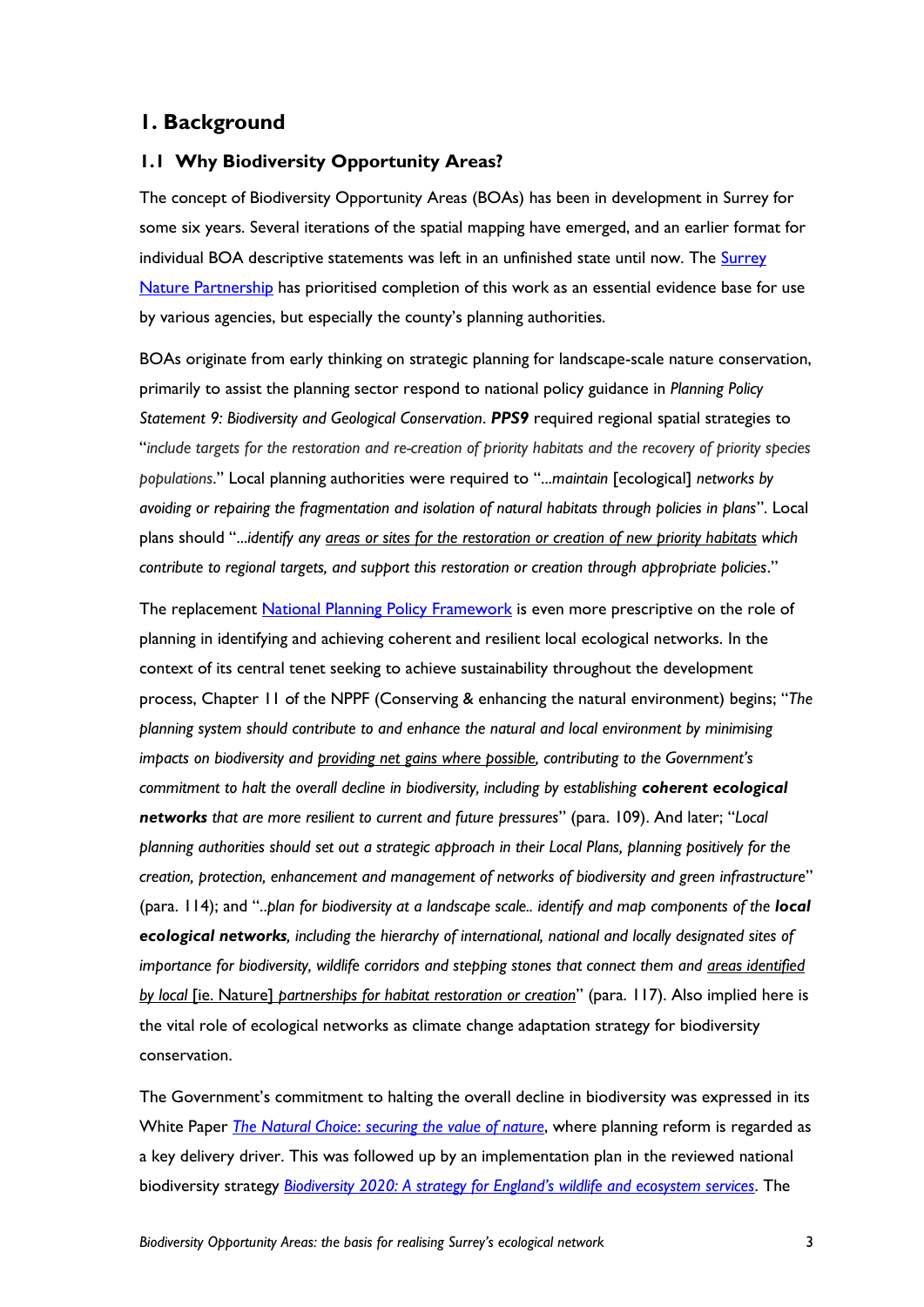latter presents a new set of targets (its 'Outcomes 1-4' - see box below) to meet our

commitments to the 2010 International Convention on Biological Diversity.

#### *Biodiversity 2020 Outcomes*

#### **Outcome 1** - **Habitats & ecosystems on land**:

1A. *Better wildlife habitats with 90% of Priority habitats in favourable or recovering condition and at least 50% of SSSIs in favourable condition, while maintaining at least 95% in favourable or recovering condition*

1B. *More, bigger and less fragmented areas for wildlife, with no net loss of Priority habitat and an increase in the overall extent of Priority habitats by at least 200,000 ha*

1C. *By 2020, at least 17% of land and inland water, especially areas of particular importance for biodiversity and ecosystem services, conserved through effective, integrated and joined up approaches to safeguard biodiversity and ecosystem services including through management of our existing systems of protected areas and the establishment of nature improvement areas*<sup>1</sup>

1D. *Restoring at least 15% of degraded ecosystems as a contribution to climate change mitigation and adaptation*

**Outcome 2** - **Marine habitats, ecosystems and fisheries** (NON-APPLICABLE IN SURREY)

**Outcome 3** - **Species**: *By 2020, we will see an overall improvement in the status of our wildlife and will have prevented further human-induced extinctions of known threatened species* [ie. Priority species]

**Outcome 4** - **People**: *By 2020, significantly more people will be engaged in biodiversity issues, aware of its value and taking positive action*

#### **1.2 What exactly is a Biodiversity Opportunity Area?**

Under the co-ordination of Natural England, specialist biological records centres were tasked with analysing spatial habitat distribution databases, and in consultation with relevant local biodiversity forums to then identify their respective potential ecological networks through a common and robust protocol2. In the former South-East Region the network would be composed of 'Biodiversity Opportunity Areas', that feature at their core high concentrations of important wildlife habitats formally selected as significant sites for nature conservation. This work was undertaken for Surrey by the Surrey Biodiversity Information Centre (SBIC - see **Figure 1**).

To be clear, an individual BOA consists of a spatial concentration of already recognised and protected sites for wildlife conservation (its 'Foundation' sites), inside a boundary that also includes further but as yet un-designated 'Priority habitat' types (plus some other essentially undeveloped land-uses); all of which have common and contiguous geological, soil, hydrological and topographic characteristics to those of the Foundation sites. As such, BOAs represent those areas where improved habitat management, as well as efforts to restore and re-create Priority

*Biodiversity Opportunity Areas: the basis for realising Surrey's ecological network* 4

<sup>&</sup>lt;sup>1</sup> Nature Improvement Areas are a series of nationally-supported pilot meta-BOAs, chosen to observe the effectiveness of the landscape scale approach over an initial start-up period. Although a potential 'North Downs NIA' was put forward in Surrey it was not chosen as a pilot. Nature Partnerships can establish further NIAs however, and this could happen in the future.

<sup>&</sup>lt;sup>2</sup> See[; http://www3.hants.gov.uk/hbic\\_opportunity\\_area\\_mapping\\_methodology.doc](http://www3.hants.gov.uk/hbic_opportunity_area_mapping_methodology.doc) (SEEBF, August 2008)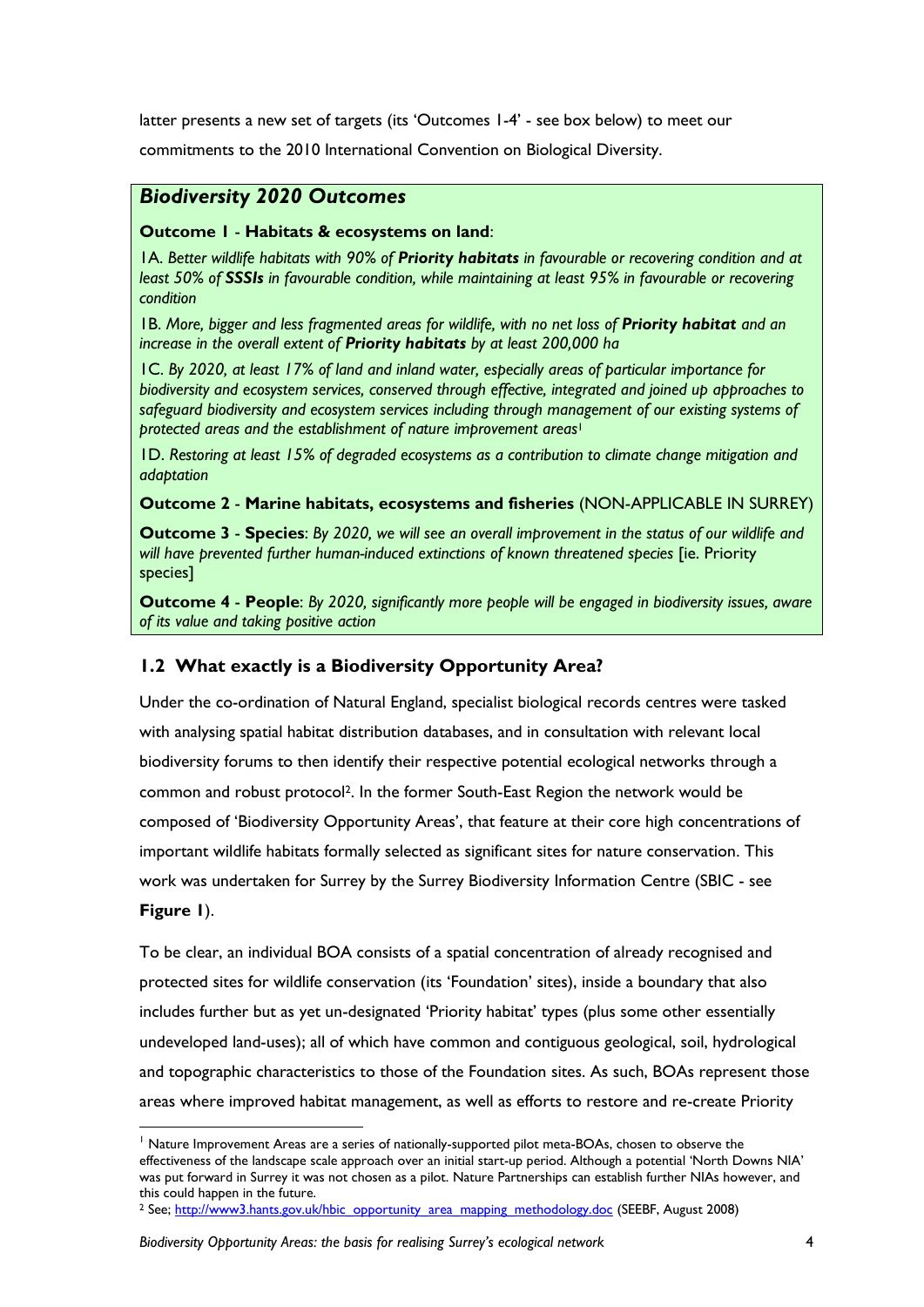habitats<sup>3a</sup> will be most effective in enhancing connectivity to benefit recovery of Priority species<sup>3b</sup> in a fragmented landscape. They are therefore the basis for achieving a coherent and resilient ecological network in Surrey.

There are presently 50 BOAs, covering 39% of Surrey. It is important to understand however that land within the other 61% can also have significant biodiversity interest as BOAs do not include the entire Priority habitat audit within the county. Indeed even a small number of the statutory protected sites fall outside of the network. Where appropriate our BOAs link with those identified in neighbouring counties, but currently end at the outer edge of strongly urbanised land-uses. Ecological connectivity cannot be achieved if urban areas are permanently exempted from the network, so this is where Green Infrastructure strategies (see next) will play an especially significant role in establishing and defending urban wildlife corridors.

#### **1.3 Biodiversity Opportunity Areas in the planning system**

The policy approach to BOAs emerging through a growing number of Local Plans is to avoid, on principle, development that would compromise achieving the overarching purpose and specific objectives of a BOA. This clearly involves protecting the designated and Priority habitats and species in the BOA, but consideration should also be given to whether development will affect existing or potentially improved habitat connectivity, both across and beyond it. It is important to note however, that this does not preclude all development within a BOA; these are primarily spatial planning tools to focus and realise opportunities, not offer further superfluous constraint.

As with any eligible development, proposals within or adjacent to a BOA would be required to deliver biodiversity enhancements, but within a BOA such enhancements will be most effective when they are tailored to meet the stated objectives of that BOA. As ever, the scale of enhancements should be guided by the size and impact of the development; their achievability must be assured and they may also draw on the multiplier metrics currently being piloted to guide Biodiversity Offsetting4. Examples of measures that might be involved include:

- Restoration or maintenance of Priority habitats through suitable management secured by planning obligations;
- Priority habitat creation projects linking fragmented habitats;
- Funding towards conservation initiatives ongoing within the BOA, secured by planning conditions and obligations; and
- Provision of capital items needed to secure biodiversity enhancements (such as fencing to allow grazing).

*Biodiversity Opportunity Areas: the basis for realising Surrey's ecological network* 5

<sup>3</sup>a-b Listed under Section 41 of the *Natural Environment & Rural Communities Act* 2006 as '[Habitats & Species of principal](http://www.naturalengland.org.uk/ourwork/conservation/biodiversity/protectandmanage/habsandspeciesimportance.aspx)  [importance for the conservation of biological diversity in England](http://www.naturalengland.org.uk/ourwork/conservation/biodiversity/protectandmanage/habsandspeciesimportance.aspx)', for which all public bodies must have regard in the proper exercise of their functions under Section 40.

<sup>4</sup> See; *[Biodiversity Offsetting Pilots Technical Paper: the metric for the biodiversity offsetting pilot in England](https://www.gov.uk/government/uploads/system/uploads/attachment_data/file/69531/pb13745-bio-technical-paper.pdf)* (Defra, March 2012)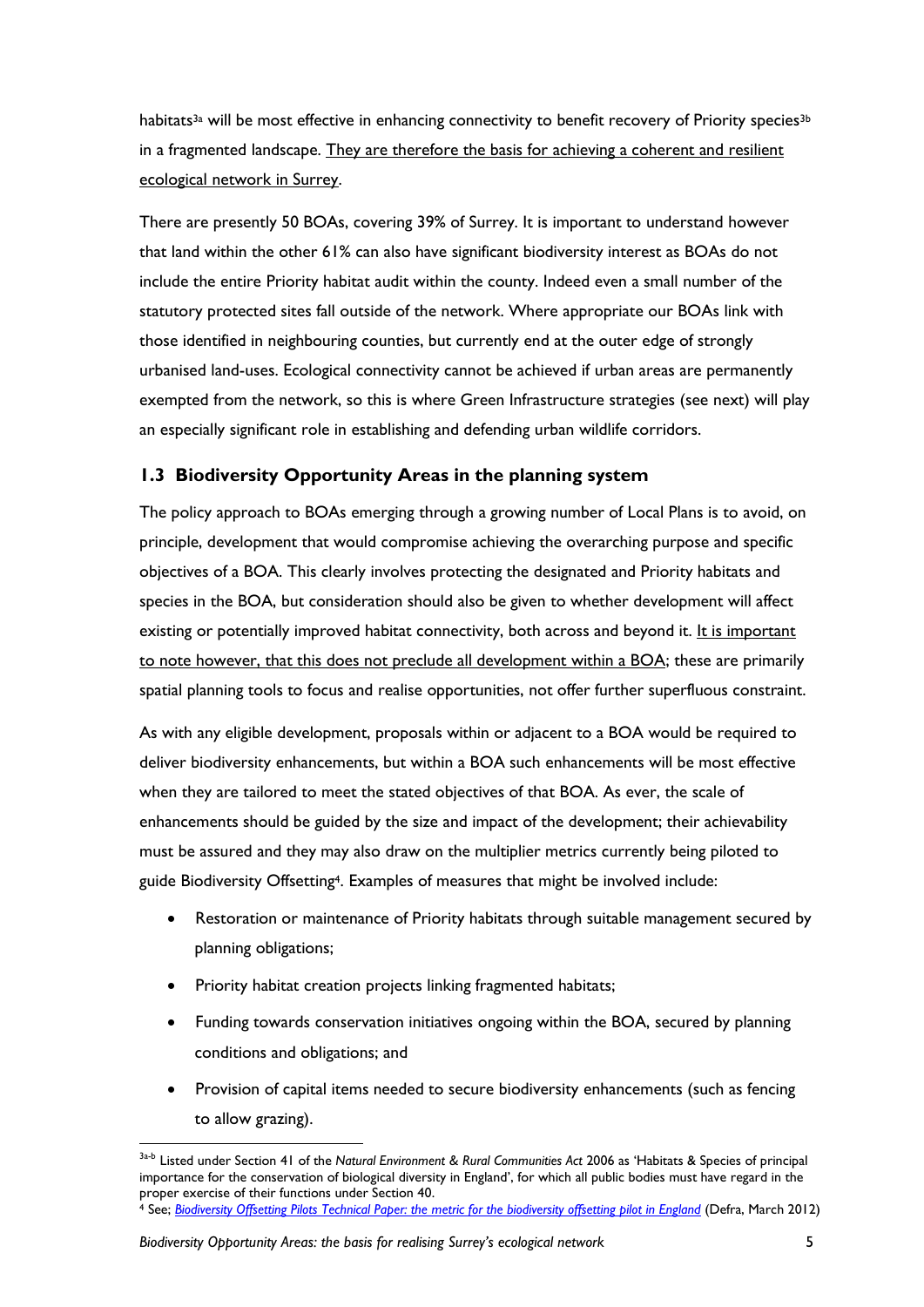When a development could potentially impact, either positively or negatively, on the known biodiversity interest of a BOA, a biodiversity survey and report should always be required from applicants, to identify both constraints and opportunities. In some circumstances an Environmental Impact Assessment may be needed.

There is obvious commonality around the aspiration for enhancing habitat connectivity within and between BOAs with that for the successful function of **Green Infrastructure** as a network of inter-connected green spaces. Indeed one of the stated outcomes of well-planned, multi-functional Green Infrastructure is to improve habitat connectivity for biodiversity. Depending on decisions appropriate to their individual character, local authorities may decide to incorporate this aspect of biodiversity conservation policy within their strategy for planning Green Infrastructure. If so, it will remain important to reference the methodology and justification underlying BOAs and to crossrefer their existence in a clear and consistent manner. In depth guidance on the synergies of planning for Green Infrastructure and biodiversity is published by the TCPA/Wildlife Trusts5.

### **2. The BOA Policy Statements**

Each BOA Policy Statement follows a common format. Since origination BOAs have been grouped by their predominant geographic location into respective National Character Areas<sup>6</sup> (NCAs), plus six River BOAs which cut variously across the NCAs. The relevant NCAs include; **Thames Valley**, **Thames Basin Heaths**, **Thames Basin Lowlands**, **North Downs**, **Wealden Greensands** and **Low Weald**.

Each Policy Statement starts with a generic section titled 'Aim & Justification', spelling out the "*overarching purpose*" of BOAs referred to in 1.3 above. This is repeated on all to support standalone uses of individual BOA statements. The Policy Statement then presents an individual profile of the BOA, and ends with a set of unique objectives and targets (the "*specific objectives*" of 1.3 above) derived from and contributing to the *Biodiversity 2020* Outcomes. Importantly, the profile section includes a list of 'Key Ecosystem Services' supplied by the BOA, to link with Surrey Nature Partnership's ongoing *Valuing Surrey* project and the analyses appearing in their NCA profiles. Each Policy Statement includes a map of the BOA, showing its location and features of biodiversity importance.

The Policy Statements are intentionally brief, presenting the minimum relevant information to justify their identity and usefulness as an evidence base. Clearly more is now required to help inform and prioritise the action necessary to achieve their individual objectives, as well as to monitor their real effectiveness in serving collectively as a coherent ecological network across

<sup>5</sup> See; *Planning for a healthy environment - [good practice guidance for green infrastructure and biodiversity](http://www.tcpa.org.uk/pages/planning-for-a-healthy-environment-good-practice-for-green-infrastructure-and-biodiversity.html)* (TCPA/Wildlife Trusts 2012)

<sup>&</sup>lt;sup>6</sup> See;<http://publications.naturalengland.org.uk/category/587130>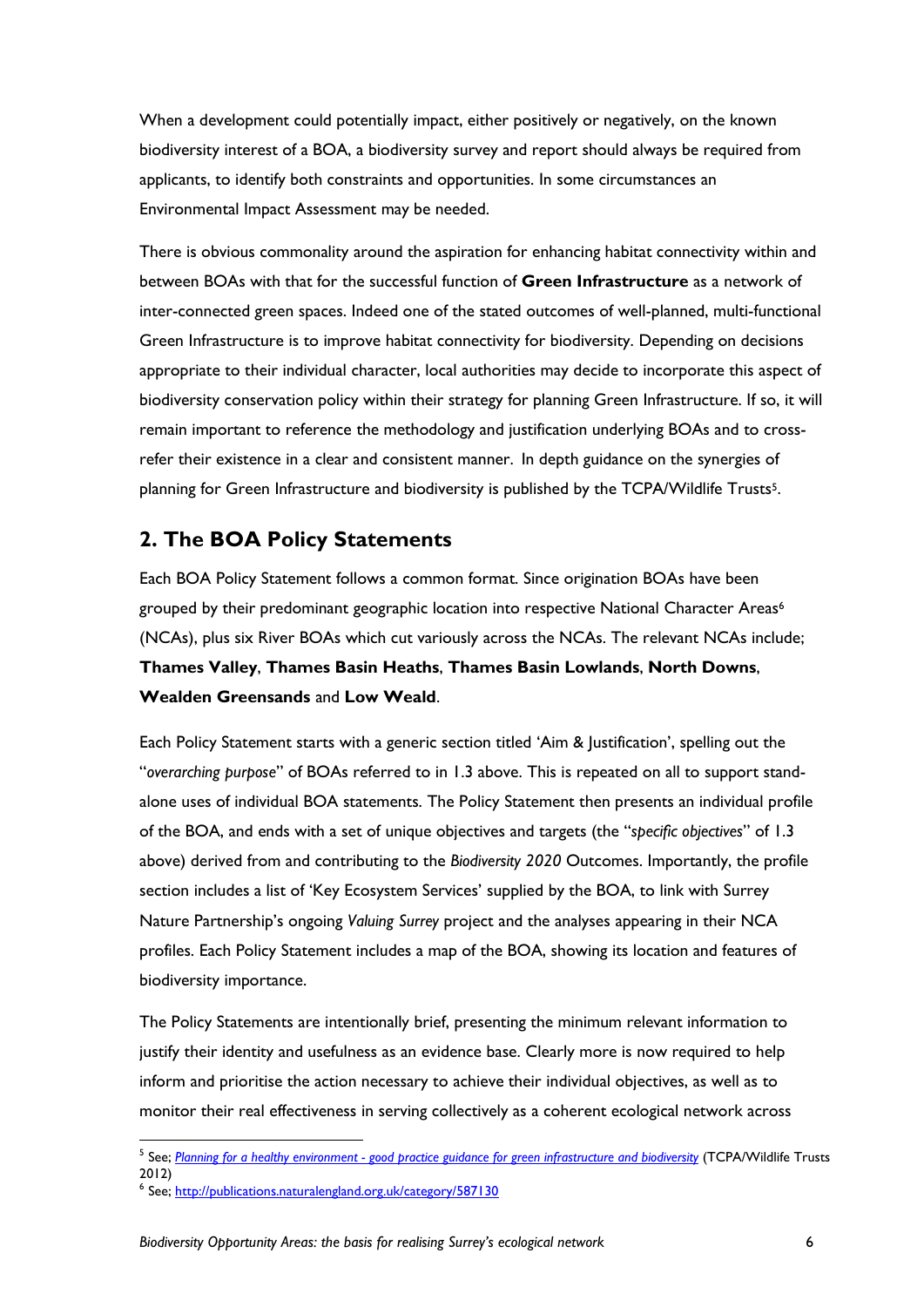and beyond Surrey. This should form a next stage of their development, involving the key stakeholders within particular BOAs (see 3.2 below). Further detail on the structure and content of the Policy Statement format is in **Appendix 1**. The Policy Statements are grouped by NCA and presented as **Appendices 3**-**9**.

#### **3. Delivering** *Biodiversity 2020* - **where & how will it happen?**

#### **3.1 Some current examples**

In actuality, any appropriate biodiversity conservation action delivered successfully after April 2010 is likely to have contributed already to the national *Biodiversity 2020* Outcomes. Some selected examples follow below.

#### **3.1.1 Floodplain grazing-marsh restoration in the River Wey catchment**

Following the success of the Stoke Meadows project from 2002-2006, further floodplain restoration work in the Wey Valley (BOA: **R04**) has taken place at adjacent Parsonage Meadows, and also at Shalford Meadows upstream from Guildford. These projects were completed under collaboration between Guildford Borough Council and the Environment Agency; both partners in the Wey Landscape Partnership. Much of the enhancement work on rivers and their associated wetland habitats is currently driven by the requirements of the EU Water Framework Directive and its 'Catchment-based Approach' (CaBA) toward implementation. Obvious associated benefits include improved water quality & quantity (ie. water 'security'), natural flooding alleviation and additional recreation opportunities. There is aspiration for significant escalation of this type of project at Burpham Court Farm, Woking Palace and at Bishop's Meadow at Farnham on the upper Wey, as well as at various reaches on the River Mole. Priority species benefiting from such projects include **Lapwing**, **Yellow wagtail**, **Harvest mouse**, **Otter**, **Water vole** and **Brown trout**.

#### **3.1.2 Calcareous grassland restoration & creation at Priest Hill, Epsom**

Significant calcareous grassland restoration and creation is ongoing at Priest Hill near Epsom (BOA: **ND04**), managed by Surrey Wildlife Trust in partnership with Epsom & Ewell Borough Council. The developer Combined Counties Properties Ltd has funded much of this work alongside provision of a site manager's accommodation and maintenance base, as 'planning gain' in advance of a modest development of 15 houses. The site consisted originally of previouslydeveloped land and ex-playing fields and was beginning to suffer fly-tipping, arson and other urban fringe problems. Restoration will eventually see the site become a fully-functioning nature reserve where species-rich chalk grassland, hedgelines and further habitat features are reestablished to strengthen an important Green Infrastructure linkage penetrating outer London. Conservation grazing has further enhanced the site for wildlife. Habitat re-creation on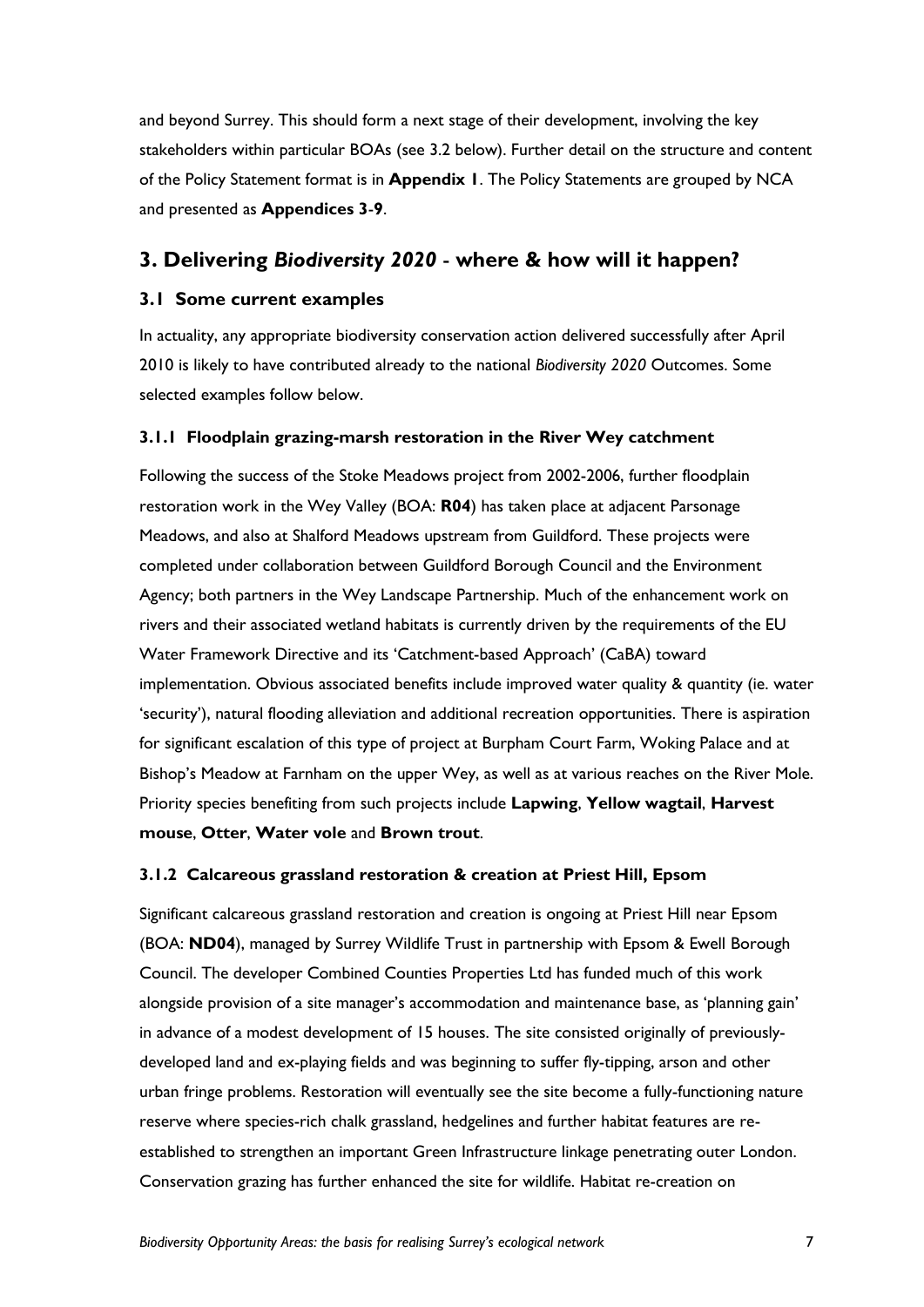previously-developed land has already attracted the **Small blue** butterfly to the reserve, while the reintroduction of Priority wildflowers **Broad**-**leaved cudweed** and **Basil thyme** is ongoing. Chalk grassland restoration will benefit breeding **Skylark** and **Linnet**.

#### **3.1.3 Surrey's heathlands**

Following a massive programme of heathland and acid grassland restoration in Surrey between the late 1990's and 2007, partly funded under the HLF/Natural England 'Tomorrow's Heathland Heritage' programme, work has continued apace on many of Surrey's heathland sites. With 13% of the national resource, Surrey has an international responsibility for Lowland heathland and the majority is protected under the EU Birds & Habitats Directives. Post-war afforestation converted many heathlands to coniferous woodland and the consensus now is for appropriately-paced clearance to facilitate biodiversity conservation. At the Royal Society for the Protection of Birds (RSPB) Farnham Heath reserve (BOA: **WG02**), this is ongoing in parallel with the reintroduction of specialist Priority species, such as the endangered **Field cricket**. At Blackheath (BOA: **WG06**) Waverley Borough Council continues to reclaim extensive open heathland, with success reflected by increases in both **Nightjar** and **Woodlark** numbers. On Pirbright Common south and west of Brookwood Cemetery (BOA: **TBH04**), the Surrey Heathland Project plans to continue extending open heathland in partnership with Guildford and Woking Borough Councils. New or expanded recreational capacity often results from heathland restoration and creation projects, which can facilitate EU Birds Directive Special Protection Area impact avoidance strategies.

#### **3.1.4 Priority habitat restoration & creation in the Holmesdale Valley**

Changing land-uses have provided serious opportunities for habitat gains in the Holmesdale Valley east of Redhill (BOA: **WG11**). With historic and continuing extraction of sand and aggregates, various waste management uses and recent urban expansion, constructive landscape restoration has taken centre stage here for some time. A partnership of industry operators coordinated by Surrey County Council is responsible for exacting an extensive programme of habitat creation, resulting in significant areas of open water, reedbed and grazing-marsh as well as native woodland and hedgerow planting, plus some drier grassland. Appropriate recreational use of some restored sites is an important additional benefit from many of these projects, while increased storage capacity on the Redhill Brook floodplain provides enhanced flood alleviation downstream. Priority species responding well here include **Brown hairstreak** butterfly, **Bullfinch**, **Lapwing** and **Reed bunting**, and there are plans to re-introduce **Water voles**.

#### **3.1.5 Wetland creation at Molesey Reservoirs**

Molesey Reservoirs (BOA: **TV05**) were formerly three storage tanks adjacent to the River Thames, owned by Thames Water. Following de-commissioning they were identified for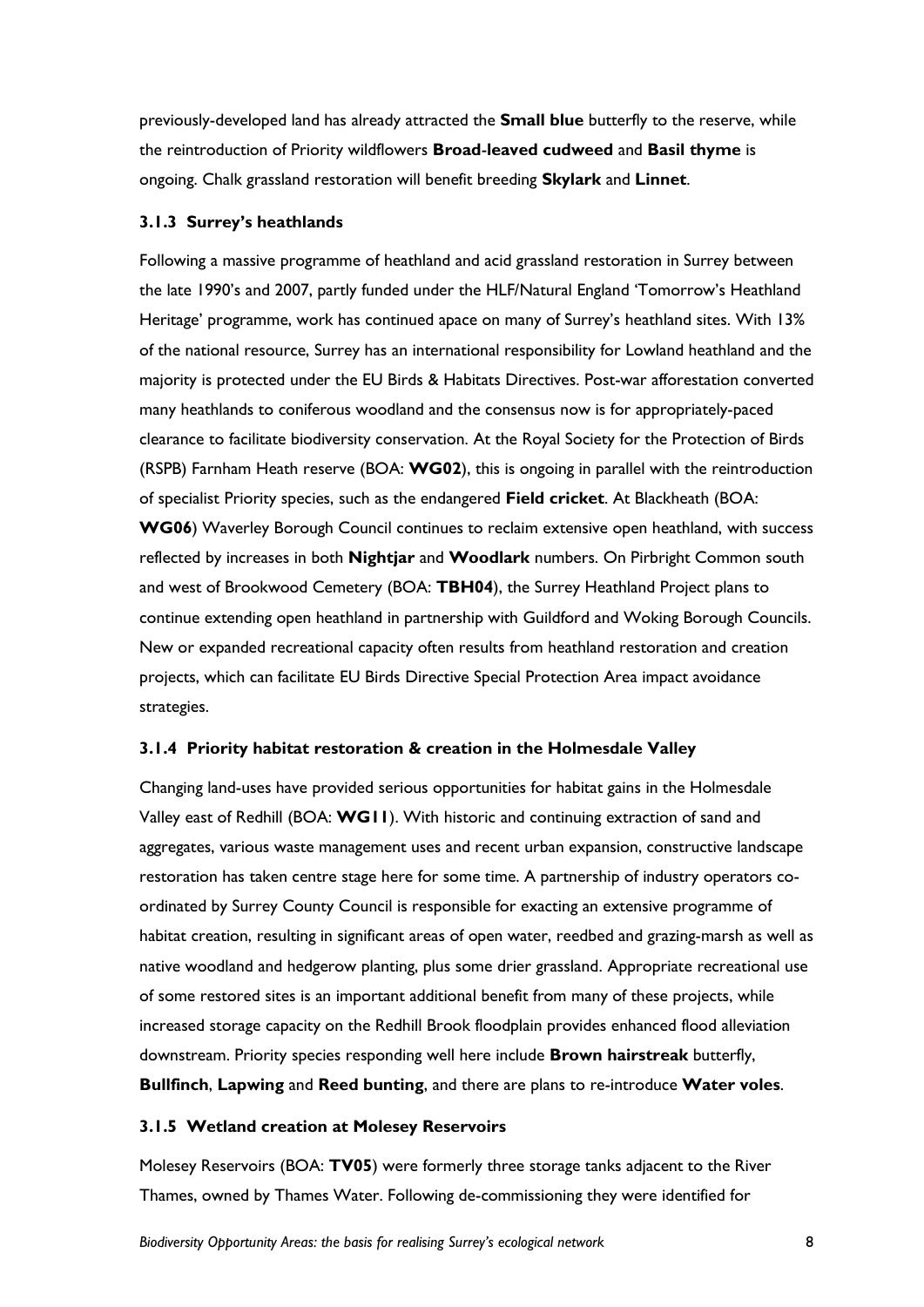aggregates extraction and eventual restoration, funded by Cemex UK. This is now complete and the site will open as a new 60 hectare wetland nature reserve. Restoration has created a matrix of open water, seasonally flooded grassland and reedbeds. Surrey Wildlife Trust will be the longterm managing partner, and provision of access and recreational infrastructure is still under discussion. **Lapwing**, **Reed bunting** and various **bat** species are already beneficiaries of the restoration work.

#### **3.2 Summary of possible delivery mechanisms**

The examples above (3.1.1-5) illustrate some of the mechanisms by which future projects achieving Biodiversity Opportunity Area objectives and targets may arise. Developer contributions, either as required through specific planning obligations and agreements or even via the Community Infrastructure Levy, could fund significant net gains in the area of Priority habitats. Landscape restoration following minerals extraction permissions is a further obvious route to successful gains. A brief summary of some other potential mechanisms follows.

- Major infrastructure projects (including motorway and trunk road widening schemes, tunnelling for pipelines or cables, airport expansion). Compensatory habitat restoration and creation projects could offer potential opportunities here.
- Local and sub-regional flood alleviation projects (including as part of Climate Change adaptation strategies) should be designed to present opportunities for floodplain and other wetland habitat restoration.
- Provision of Suitable Alternative Natural Greenspace (SANG) as required by the Thames Basin Heaths Special Protection Area (and possibly other Natura 2000 sites) Avoidance Strategies, should provide restoration opportunities especially for heathland and acid grassland habitats.
- The new Agri-environment scheme(s) "Countryside Stewardship", will continue to incentivise land-owners and managers to adjust their estate management positively for biodiversity after the short hiatus of 2014-15. This and ongoing previous schemes can especially serve to drive native woodland restoration, including at plantation Ancient woodland sites (PAWS).
- Corporate Social Responsibility-funded action by private sector sponsors in recognition of a clear business model dependency on key ecosystem services from which they fundamentally benefit.

Ideally, the key stakeholder land managers would unite to form a project delivery partnership active in every BOA, which could then pool its resources and expertise to offer advice on addressing the common issues affecting or constraining achievement of targets. It could keep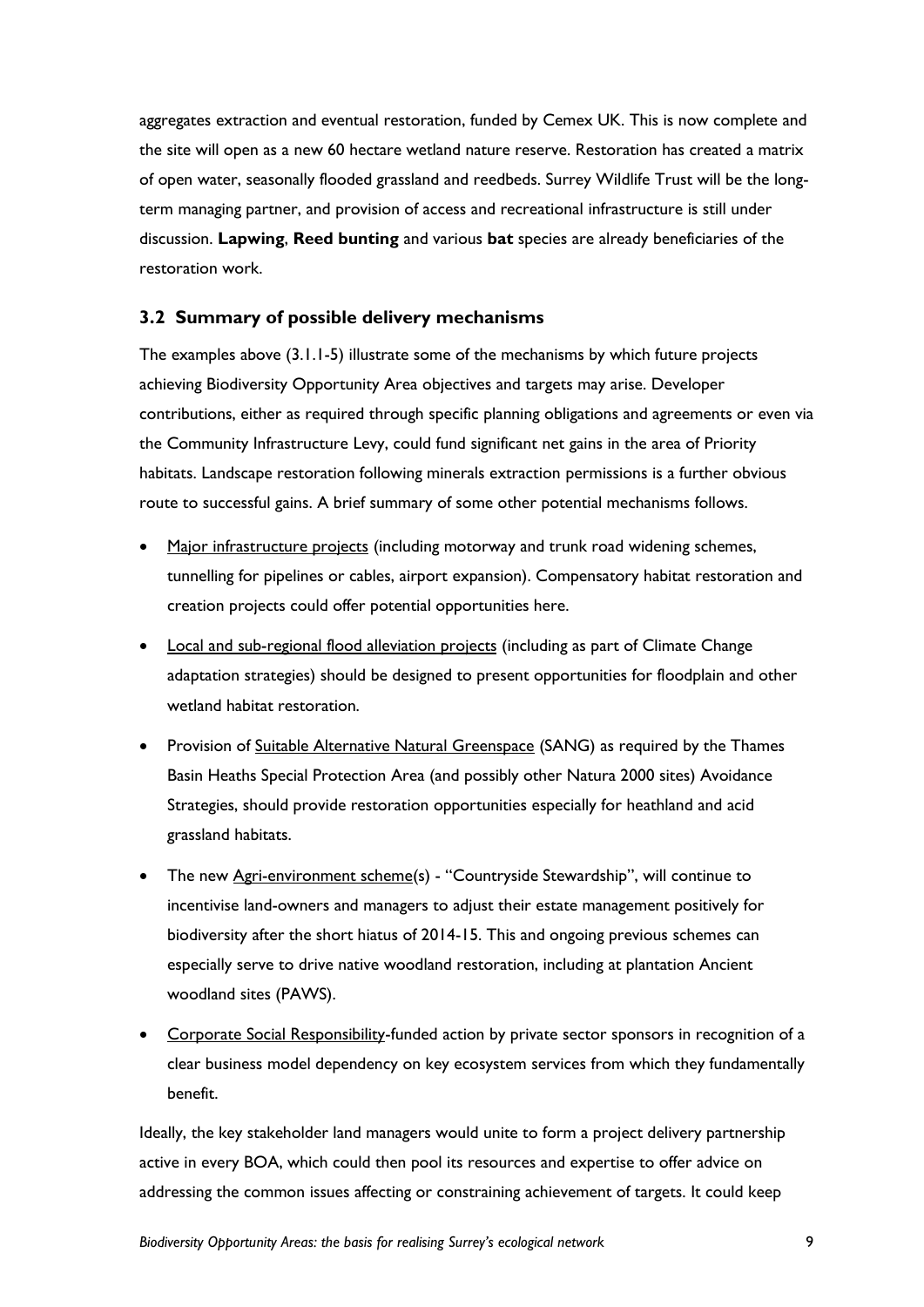abreast of fresh opportunities and direct any new funds according to its agreed priorities. A lead partner may emerge as the most significant in terms of either extent or influence within the respective land-owning community.

A specialist workshop held in November 2014 began population of a definitive live register for potential Priority habitat restoration and creation projects across Surrey. The workshop targeted the Biodiversity Opportunity Areas but interestingly a proportion of these projects fell beyond or adjacent to BOAs. One intended application of the register would be for early identification of potential Biodiversity Offsetting projects in Surrey. An edited version of the register is appended (see **Appendix 2**).

#### **4. References**

(Extra to footnotes.)

*National Planning Policy Framework* (DCLG 2012) *The Natural Choice: Securing the value of nature* (HM Government 2011) *Biodiversity 2020: A strategy for England's wildlife and ecosystem services* (Defra 2011) *UKNEA: Synthesis of the Key Findings* (UK National Ecosystem Assessment 2011) *Planning for biodiversity - opportunity mapping and habitat networks in practice: a technical guide* - [\(English Nature Research Report No. 687,](http://publications.naturalengland.org.uk/publication/59008?category=47017) May 2006) *Naturally Richer: A Natural Capital Investment Strategy for Surrey* (Surrey Nature Partnership 2015) *Surrey Wildlife Trust Living Landscapes Strategy* (SWT 2014) *Catchment Based Approach: Improving the quality of the water environment* (Defra 2013) Surrey Wildlife Atlas Project, Surrey Biodiversity Information Centre (1995-present) Wheatley, J L (2007). *Birds of Surrey* (Surrey Bird Club) Surrey Rare Plants Register (emerging Draft; Surrey Botanical Society) *Spelthorne Biodiversity Action Plan* 2008-2012 (2008) *Epsom & Ewell Biodiversity Action Plan* (Epsom & Ewell Biodiversity Working Group 2012) *Surrey Biodiversity Action Plan* (Surrey Biodiversity Partnership 1999) The Biodiversity of South East England: An Audit & Assessment (TWT/RSPB 1998) Summary of Evidence: [Biodiversity \[EIN004\]](http://publications.naturalengland.org.uk/publication/5359608648433664) (Natural England 2015) Surrey Nature Partnership website;<http://surreynaturepartnership.org.uk/our-work> MAGIC website; <http://magic.defra.gov.uk/home.htm> Joint Nature Conservation Committee website;<http://jncc.defra.gov.uk/page-5705> National Biodiversity Network Gateway; [https://data.nbn.org.uk](https://data.nbn.org.uk/) Biodiversity Action Reporting System website; [https://ukbars.defra.gov.uk](https://ukbars.defra.gov.uk/)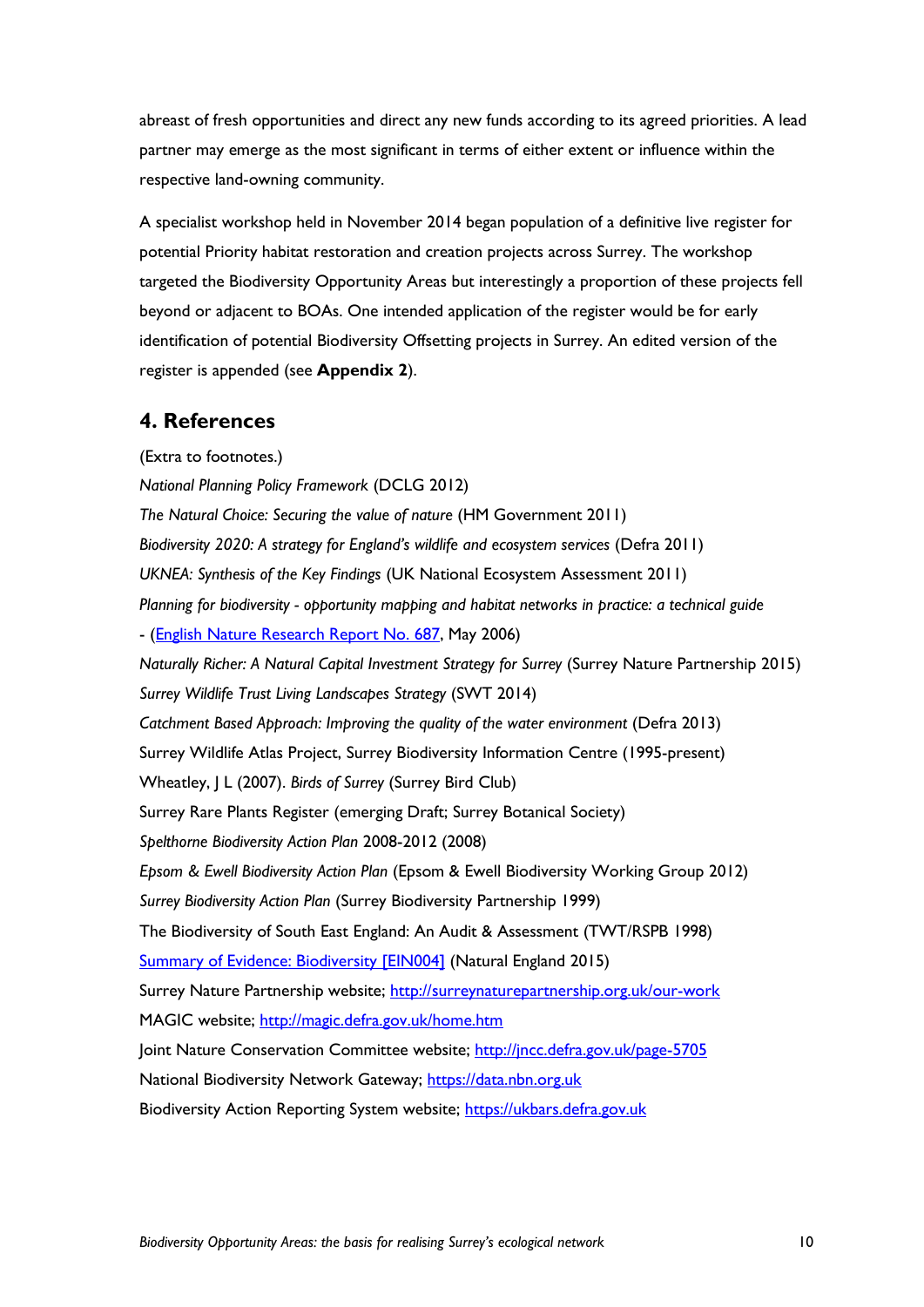

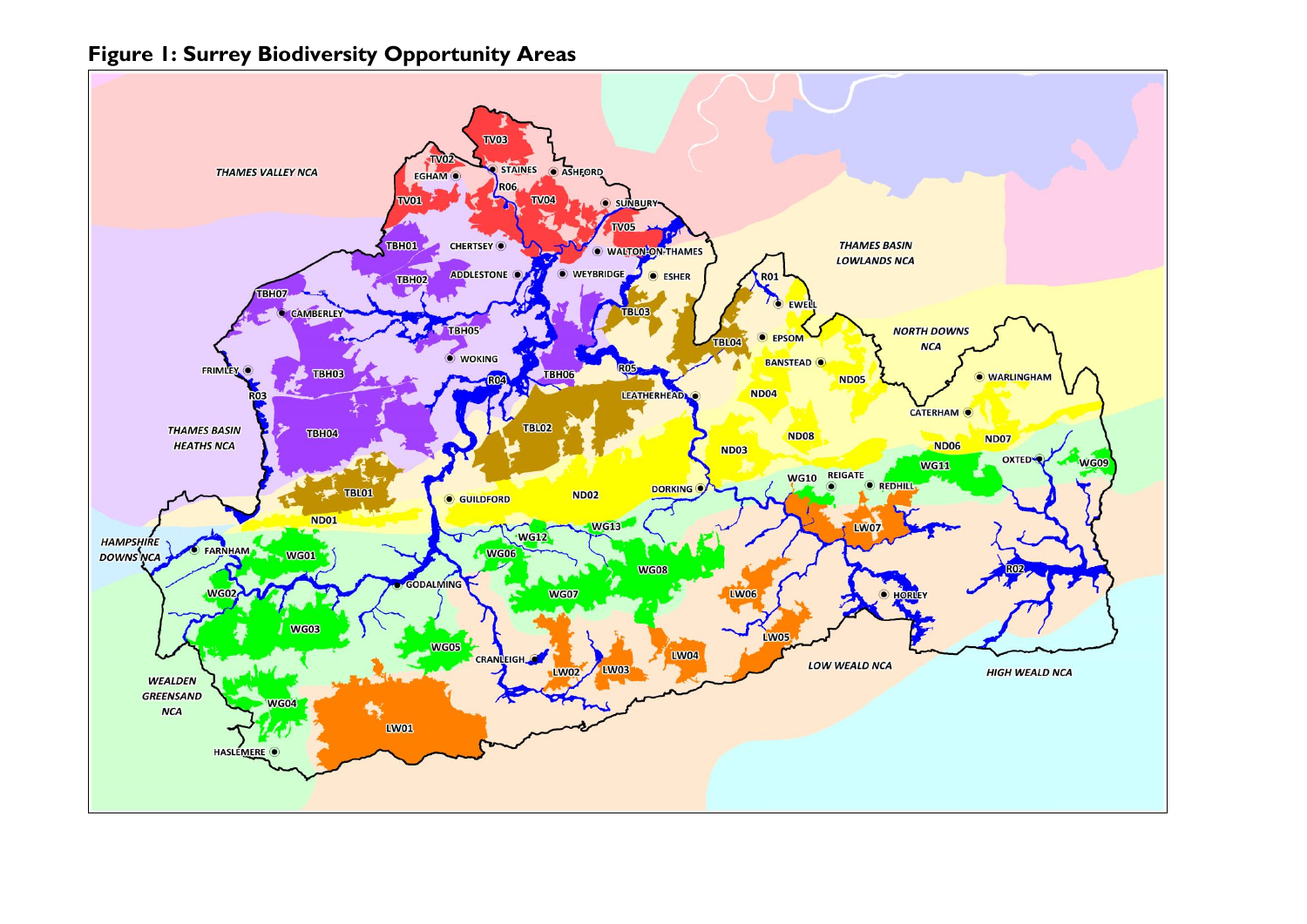## **Appendix 1: Biodiversity Opportunity Area Policy Statement format**

**1-2. Overview and relevant NCA**(**s**): A short summary of the geographic location of the BOA and the presence of important designations; its total area is also included here. The NCA section includes live hyperlinks to relevant NCA Profile documents on Natural England's website. This will help to crossreference BOA objectives with the 'Statements of Environmental Opportunity' listed for their respective NCAs. Contiguity with neighbouring and cross-border BOAs in adjacent counties is also noted.

#### **3. Profile**

**3.1 Geology**: a brief summary of the geology and topography of the BOA.

#### **3.2 Biodiversity**:

**3.2.1-2**: Any statutory-designated sites, including Special Protection Areas (SPA) & Special Areas of Conservation (SAC), RAMSAR sites, Sites of Special Scientific Interest (SSSI), National & Local Nature Reserves (NNR, LNR); and Areas of Outstanding Natural Beauty (AONB) are listed, even if only part is represented within the BOA. The number of non-statutory biological Local Sites, ie. Sites of Nature Conservation Importance (SNCI) is provided here; their names are included on the map.

**3.2.3**: Natural Environment & Rural Communities (NERC) Act, Habitats and Species of Principal Importance for the conservation of biodiversity in England (HPI and SPI, or Priority habitats and Priority species) known to occur<sup>7</sup>, or to have occurred until recently in the BOA, are listed here. The full title of several HPI includes the forename 'Lowland', but this has been omitted for brevity. In the case of species only common names are used (more detail on these species' status and habitat associations, etc. can be found in Appendix 2 of *[Biodiversity & Planning in Surrey](http://surreynaturepartnership.org.uk/our-work/)* on the Surrey Nature Partnership website). These habitats and species are important as they have been identified (sometimes representatively) as the most threatened nationally, and are therefore the accountable units for measuring progress against *Biodiversity 2020* Outcomes (see 4. below).

**3.2.4**: This is a list of non-SPI species, of demonstrable rarity, for which site(s) within the BOA are wellknown localities. It is not necessarily definitive, in the interests of brevity, but does include SSSIqualifying species mentioned on SSSI citations. This list will hopefully provide explanation for any apparent omissions or anomalies (for example the SPA-qualifying Dartford warbler, but not a SPI). Again, only common names are used.

**3.2.5**: This draws attention to the presence of Ancient woodland in the BOA, and of Plantation Ancient Woodland Sites (PAWS, see 4. below).

**3.2.6**: Includes any existing or recent, funded or voluntary landscape-scale conservation activity within the BOA to date. General abbreviata: SCC-Surrey County Council, SyWT-Surrey Wildlife Trust, BC-Borough Council, DC-District Council, PC-Parish Council.

**3.3 Archeology**: Summarised from Ordnance Survey maps and the National Heritage List for England.

**3.4 Access**: Self-explanatory. This list is also a useful pointer to the scale of the Recreational ecosystem service in 3.5.

**3.5 Key Ecosystem Services**: This uses the widely adopted division and order of the Millennium Ecosystem Assessment, into *Provisioning* (such as the production of food, uses of water and winning of raw materials); *Regulating* (such as the control of climate and disease); *Supporting* (such as nutrient cycles and crop pollination); and *Cultural* (such as recreational and spiritual benefits).

**3.6 Socio-Economic**: Included primarily to flag potential links with Local Enterprise Partnerships initiatives, as well as the business of the new Surrey Countryside & Rural Enterprise Forum (SCREF).

**4. Objectives & Targets**: The objectives and targets for Surrey BOAs are derived from *Biodiversity 2020* Outcomes, in order for our local progress to contribute directly towards the national aspiration implied therein.

 Where relevant (ie. where Sites of Special Scientific Interest are present in BOAs), Objective 1 will be "*SSSI units to achieve favourable condition*" with an appropriately aspirational percentage area Target "..*by 2020*. For the few SSSI that are in 100% favourable condition already, Objective 1 is "*SSSI units to maintain favourable condition*". This objective contributes directly to Outcome 1A. Across Surrey's 54 biological Sites of Special Scientific Interest, condition in May 2010 stood at 36.5% Favourable, 57.5% Unfavourable-but-recovering. Many intractable causes underlying

 $<sup>7</sup>$  Not necessarily exhaustive for HPI; only the most important for targeted action are listed.</sup>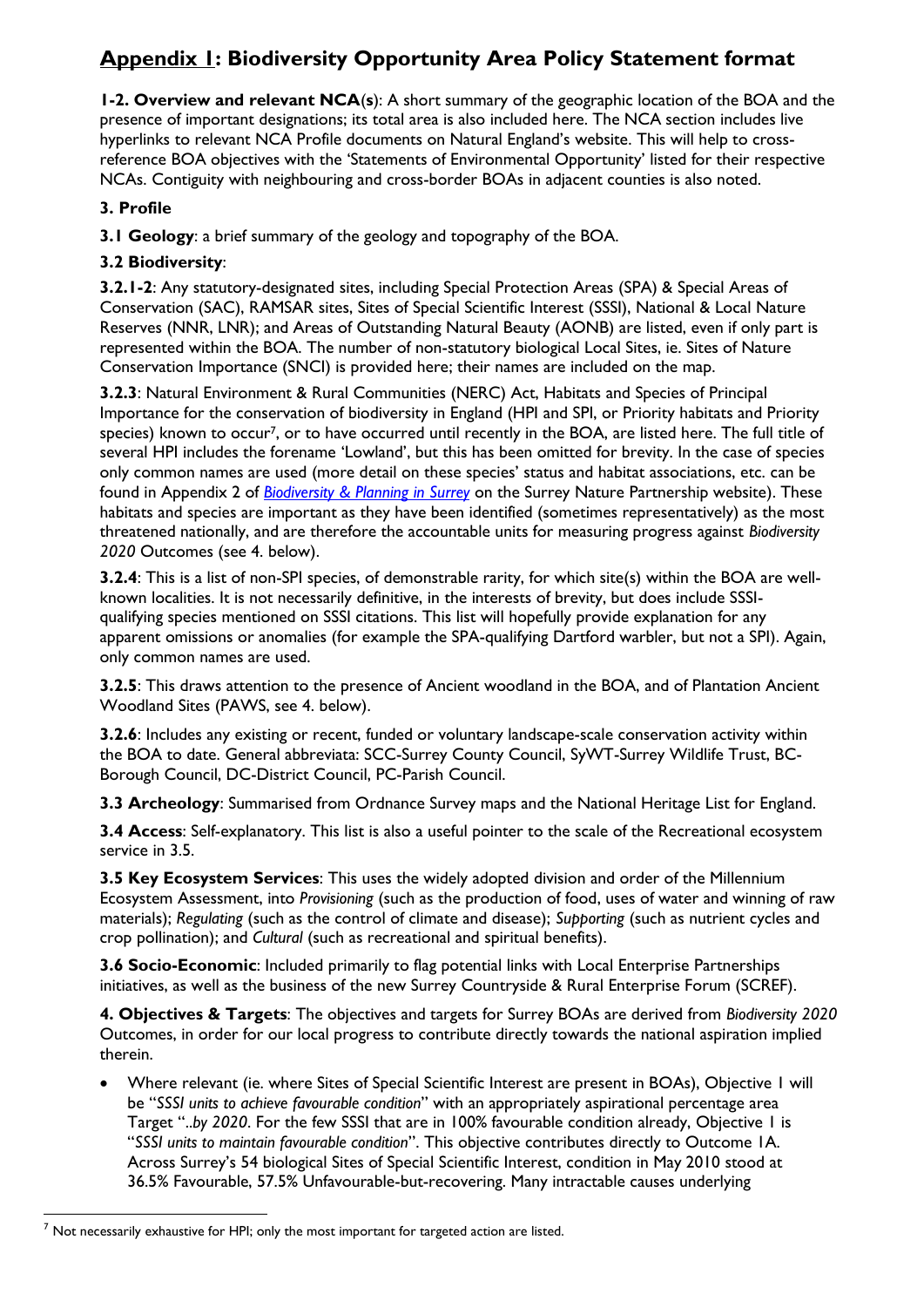unfavourable condition are likely to constrain achievement of these targets, but they must nevertheless remain significantly aspirational to challenge complacency.

- Also where relevant (ie. Sites of Nature Conservation Importance are present in BOAs) the next/first Objective will be "*SNCI protected by planning policy & in positive management.* (Target: *All by 2020*). This objective relates directly to Outcomes 1A & 1C, and also echoes the aspiration of Single Data List 160-00 (former National Indicator 197). In 2010 41% of 748 SNCI were in positive management.
- The next/first Objective relates primarily to Outcome 1B, but also 1D, as it is concerned with *increasing the net area* of HPI/Priority habitats; "*Priority habitat restoration & creation.* [habitat type]*/*Target: [x] *ha by 2020*". The area targets here are derived from a national apportioning of the Outcome 1B 200,000 ha target, by Priority habitat type, to relevant National Character Areas8. From this analysis, a *minimum* contribution expected from Surrey has been identified, the significant part of which has then been apportioned across BOAs in relation to their comparative size9. Targets are rounded to the nearest 0.25 ha. Some minor adjustments to this basic model have resulted from local consultation. Creation targets for Priority native woodland habitats are derived from the total national target, but adjusted downwards to reflect Surrey's comparative wealth in wooded habitats<sup>10</sup>. The targets (in kilometres) for in-channel & bankside enhancement of Rivers are locally derived in consultation with the Environment Agency.
- The last Objective relates to Outcome 3, but is the least robustly identified; "*Priority species recovery*/Target: *By 2020, evidence of at least stabilisation & preferably recovery in the local populations of listed Priority species*". Although all SPI/Priority species listed under 3.2.3 are theoretically implicated here, the majority probably cannot be monitored effectively within realistic budgets if at all (beyond attempts to ascertain their continued presence) and are largely unaccountable for this purpose. A selected short-list across the range of groups present has nonetheless been attempted of species that either could be or are already counted regularly on key sites within the BOA; some may also be indicative of optimal habitat condition, while a few represent ideal re-introduction projects. Consultation on drafts of the Policy Statements has received little input to confidently refine these selections, however. There is developing national guidance summarising collective expert opinion on the action necessary for recovery of all SPI/Priority species<sup>11</sup>.

BOA Targets are individually coded using the BOA number; then the Objective number (O1, O2, etc); and then its corresponding Target number (T1, T2, etc). The range of Priority habitats with restoration/creation targets are labelled alphabetically. As an example, the Heathland restoration and/or creation target for TBL03 (Esher & Oxshott Commons), is **TBL03/O3/T3a**. Targets here are necessarily time-bound to the termination of the current national Biodiversity Strategy, ie. 2020. Although we cannot know currently how this will be continued beyond that date, it is sensible to assume that any deficits or indeed over-achievements would be rolled forward in a revised target for the further accounting period, most likely to 2030. BOA Objectives & Targets are compiled in a summary table as **Appendix 10**.

It is acknowledged that a typical biodiversity conservation project may be accountable against more than one objective. For example, the achievement of positive management on an SNCI could well involve the restoration of a Priority habitat, effecting stabilisation or recovery of several Priority species, thus progressing three or more different objectives. Provided this is clearly cross-referenced it should not cause confusion in accounting, and indeed would be applauded for its objective vision! A revised central reporting system for Surrey has yet to be agreed by the Surrey Biodiversity Partnership but will clearly involve SBIC and must interface with the current national version of BARS (Biodiversity Action Reporting System v.2).

<sup>&</sup>lt;sup>8</sup> See; <u>http://publications.naturalengland.org.uk/publication/4787624740913152?category=5856835374415872</u>

<sup>&</sup>lt;sup>9</sup> For Heathland; (Dry) Acid grassland; Meadows; Calcareous grassland; Native woodland (in part); Wood pasture & parkland; Floodplain grazingmarsh; Fen; Reedbeds; Standing open water/Ponds; Hedgerows (in part). For Arable field margins and Traditional orchards there is no clear rationale to focus action within BOAs.

<sup>10</sup> It is often claimed that Surrey is the most wooded county in England. Whether or not this is strictly accurate, woodland creation *per se*. is of relatively low priority for us. Our priority is the restoration of native woodland, by reinstating sustainable timber extraction sensitive to the habitat requirements of Priority species, as well as the appropriately phased reversion of exotic plantations to native stand-types (especially on Ancient woodland sites).

<sup>11</sup> See;<http://publications.naturalengland.org.uk/publication/4958719460769792>

*Biodiversity Opportunity Areas: the basis for realising Surrey's ecological network* 2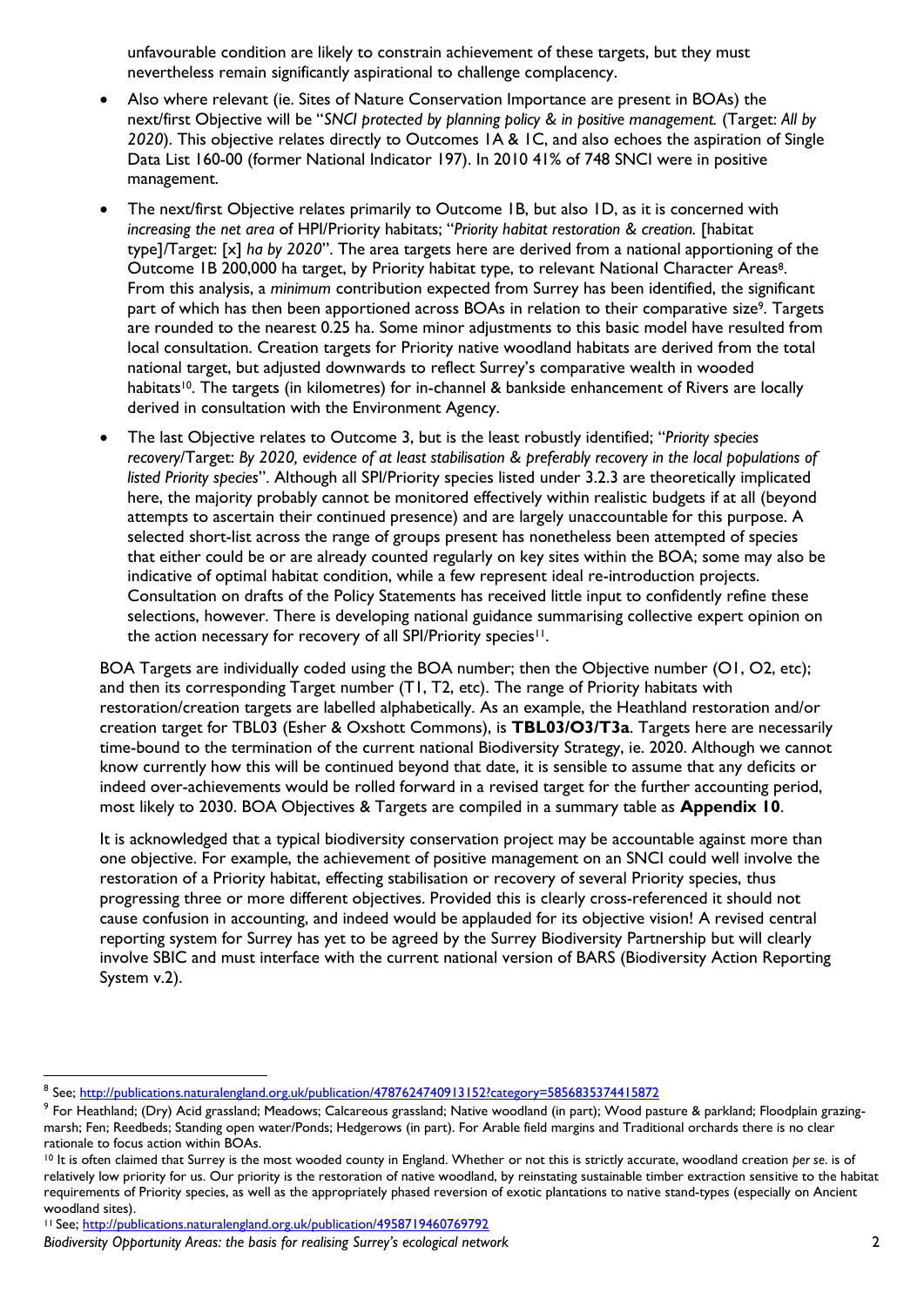#### **BOA no. BOA name Borough/District Location/manager Project summary Thames Valley** TV03 Staines Moor & Shortwood Common Spelthorne/ Runnymede Heathrow Airport margins/Stanwell Moor/Colne Valley Proposed expansion - mitigation/compensation strategy; huge opportunities for Priority habitat restoration & creation Hythe End; EA River Thames Flood Alleviation Scheme (Datchet-Teddington); Floodplain grazing marsh, Standing water/pond creation etc. TV04 Thorpe & Shepperton **TV04** Thorpe & Shepperton EA TV05 Molesey & Hersham Elmbridge Hersham Golf Club Adjacent/extension of BOA; opportunity for acid/meadow grassland restoration, pond creation etc. **Thames Basin Heaths** TBH01-02 Chobham Common North & Wentworth Heaths Runnymede DERA/Longcross Estate Enormous potential for Heathland & Acid grassland creation; Green bridge retrofit over M<sub>3</sub> TBH02 Chobham South Heaths Runnymede Trumps Farm SANG Priority habitat creation adjacent to BOA Homewood Park, Addlestone Opportunity to enhance parkland habitats adjacent to BOA Surrey Heath/Runnymede Queenwood Golf Course & Stanners Hill Priority habitat restoration/creation via SWVT consultancy advice Surrey Heath Chobham Place Priority grassland creation/restoration TBH03 Colony Bog, Bagshot Heath & Deepcut Heaths Surrey Heath/Guildford | Deepcut Barracks: MoD/private | Priority habitat restoration (Heathland & Acid grassland), through SANG provision Surrey Heath Bullhousen Farm/private Priority grassland creation/restoration opportunities Windlesham Golf Course Beyond BOA; Priority habitat restoration opportunities Pirbright Ranges at Donkey Town: MoD/private SNCI; Acid grassland/Heathland restoration opportunities TBH04 Ash, Brookwood and Whitmoor Heaths Guildford Normandy Common-Henley Park Estate Priority habitat restoration opportunities Merrist Wood College Various Priority habitat enhancement & species reintroduction opportunities; important herptile interest Brittens Pond: SvWT De-siltation/restoration project TBH06 Wisley, Ockham & Walton **Heaths** Elmbridge Burwood Park; SCC Highways/private Adjacent/extension of BOA; potential for Acid grassland/Heathland restoration Elmbridge Whiteley Village/Burhill Golf Club Potential heathland restoration area Guildford Wisley Airfield **Acid grassland/Heathland restoration & creation** opportunities RHS Wisley Estate **Priority grassland, woodland & Heathland** restoration opportunities M25/A3(M); Highways Agency Green bridges retrofitting opportunities **Thames Basin Lowlands** TBL01 Wanborough & Normandy Guildford Adjacent to Wyke Churchyard SNCI Various Priority habitat restoration opportunities

#### **Appendix 2**: **Potential Priority habitat restoration and creation projects across Surrey**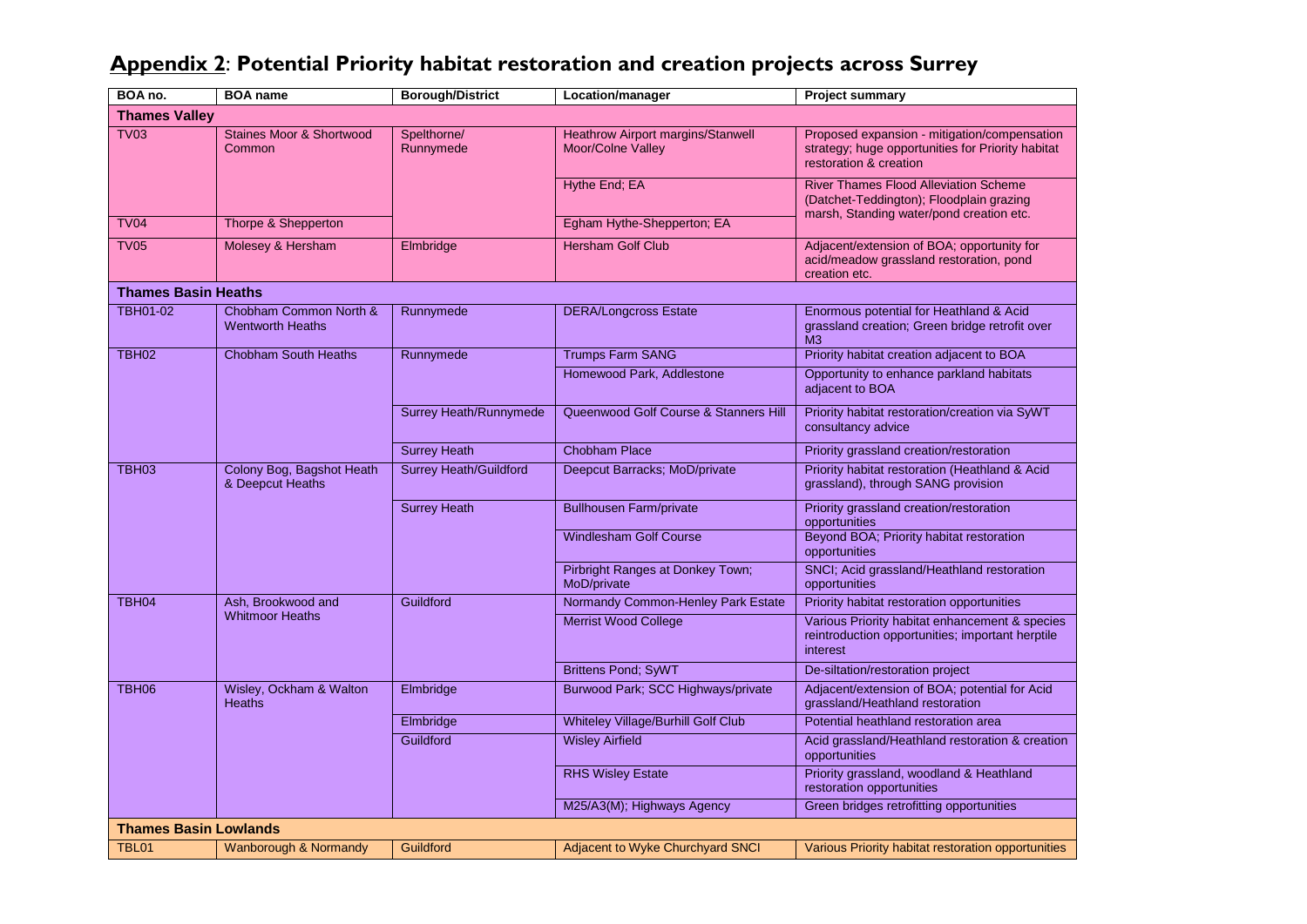|                                                                                                                                                                           | <b>Woods &amp; Meadows</b>                                                                                                               |                                                                                                  | Tongham-Ash Green disused railway                                                                                         | Green corridor & SNCI Priority habitat<br>enhancements/connectivity opportunities                                                                                                                                                                                                                |
|---------------------------------------------------------------------------------------------------------------------------------------------------------------------------|------------------------------------------------------------------------------------------------------------------------------------------|--------------------------------------------------------------------------------------------------|---------------------------------------------------------------------------------------------------------------------------|--------------------------------------------------------------------------------------------------------------------------------------------------------------------------------------------------------------------------------------------------------------------------------------------------|
| <b>TBL02</b>                                                                                                                                                              | <b>Clandon to Bookham</b><br>Parkland                                                                                                    | <b>Guildford/Mole Valley</b>                                                                     | Effingham Common SANG/land north of<br>Howard of Effingham School                                                         | Proposed school relocation & redevelopment;<br>opportunities for Priority habitat restoration &<br>creation, inc. Ancient woodland                                                                                                                                                               |
| TBL03                                                                                                                                                                     | <b>Esher &amp; Oxshott Commons</b>                                                                                                       | Elmbridge                                                                                        | <b>Claremont Park</b>                                                                                                     | Currently adjacent to BOA; some parkland<br>potentially restorable to priority grassland<br>habitats                                                                                                                                                                                             |
|                                                                                                                                                                           |                                                                                                                                          |                                                                                                  | <b>Little Heath Common</b>                                                                                                | Currently adjacent to BOA; woodland & wetland<br>opportunities with GCN interest                                                                                                                                                                                                                 |
| TBL04                                                                                                                                                                     | <b>Ashtead &amp; Epsom</b><br><b>Woodland, Prince's Coverts</b><br>& Horton Country Park                                                 | Epsom & Ewell                                                                                    | Horton Farm, Hook Road Arena &<br><b>Manor Open Space</b>                                                                 | Support for maintenance & restoration of<br>Priority habitats on Horton Country Park LNR,<br>Epsom Common & Ashtead Common.                                                                                                                                                                      |
| TBL04                                                                                                                                                                     |                                                                                                                                          | <b>Mole Valley</b>                                                                               | <b>Teazle Wood</b>                                                                                                        | <b>Restoration of Ancient woodland:</b><br>creation/restoration of Ponds                                                                                                                                                                                                                         |
| TBL03-TBL04,<br><b>R05</b>                                                                                                                                                | <b>Ashtead &amp; Epsom</b><br><b>Woodland, Prince's Coverts</b><br>& Horton Country<br>Park/Esher & Oxshott<br><b>Commons/River Mole</b> | Elmbridge: The Rythe<br>Corridor, Littleworth<br>Common, Ditton Common<br>at Esher/Hinchley Wood | Elmbridge BC/private                                                                                                      | Opportunites to extend and connect separate<br>BOAs, plus several isolated SNCI through<br>adjacent farmland. Much of this land is in public<br>authority ownership. Restoration/creation of<br>Priority habitats for restoration/creation include<br>Meadows, Acid grassland, Hedgerows & Ponds |
| <b>TBL04 (&amp;</b><br><b>Ashtead &amp; Epsom</b><br><b>Woodland, Prince's Coverts</b><br><b>ND04)</b><br>& Horton Country Park;<br><b>Epsom Downs to Nonsuch</b><br>Park |                                                                                                                                          | Epsom & Ewell                                                                                    | <b>Woodcote Stud Farm</b>                                                                                                 | Priority habitat restoration to link TBL04 to<br>ND04 (Calcareous grassland, Hedgerows)                                                                                                                                                                                                          |
|                                                                                                                                                                           | <b>Mole Valley</b>                                                                                                                       | Farmland centred on Chace Stud.<br>Variety of ownerships - MVDC/Merton<br>College etc.           | Corridor linking separate BOAs, includes<br>proposed development sites. Potential for<br><b>Priority habitat creation</b> |                                                                                                                                                                                                                                                                                                  |
|                                                                                                                                                                           |                                                                                                                                          | M25 corridor                                                                                     | <b>Highways Agency</b>                                                                                                    | Green bridge over M25 at Teazle Wood                                                                                                                                                                                                                                                             |
| <b>North Downs</b>                                                                                                                                                        |                                                                                                                                          |                                                                                                  |                                                                                                                           |                                                                                                                                                                                                                                                                                                  |
| <b>ND01</b>                                                                                                                                                               | North Downs Scarp; The<br>Hog's Back                                                                                                     | <b>Guildford</b>                                                                                 | <b>Compton Common &amp; surrounds</b>                                                                                     | Beyond BOA: Priority habitat enhancements to<br>link to Loseley Estate                                                                                                                                                                                                                           |
|                                                                                                                                                                           |                                                                                                                                          |                                                                                                  | <b>Puttenham Heath Golf Course</b>                                                                                        | Priority habitat restoration opportunities<br>adjacent to BOA                                                                                                                                                                                                                                    |
|                                                                                                                                                                           |                                                                                                                                          |                                                                                                  | Seale Lodge Pit; SITA                                                                                                     | Restoration of sand-pit, esp. northern section                                                                                                                                                                                                                                                   |
|                                                                                                                                                                           |                                                                                                                                          | Waverley                                                                                         | Runfold Quarry restoration site; SITA                                                                                     | Opportunity to steer restoration obligations to<br>complement adjacent BOA                                                                                                                                                                                                                       |
| <b>ND02</b>                                                                                                                                                               | North Downs Scarp and Dip;<br><b>Guildford to the Mole Gap</b>                                                                           | <b>Guildford/Mole Valley</b>                                                                     | <b>Albury Downs-Denbies Hillside</b><br>(SyWT/NT)                                                                         | Maintenance & restoration opportunities to<br>strengthen Priority habitat connectivity along<br>scarp                                                                                                                                                                                            |
|                                                                                                                                                                           |                                                                                                                                          |                                                                                                  | Effingham Forest (FC/private)                                                                                             | <b>Extensive Native woodland restoration</b><br>opportunities, with linking function to Sheepleas<br>& beyond                                                                                                                                                                                    |
|                                                                                                                                                                           |                                                                                                                                          |                                                                                                  | <b>Denbies Vineyard</b>                                                                                                   | Priority habitat restoration opportunities within<br>non-vine areas.                                                                                                                                                                                                                             |
|                                                                                                                                                                           |                                                                                                                                          | <b>Guildford</b>                                                                                 | A246 Burpham-Sheepleas; SCC<br><b>Highways</b>                                                                            | Calcareous grassland creation opportunities<br>alongside A246                                                                                                                                                                                                                                    |
|                                                                                                                                                                           |                                                                                                                                          |                                                                                                  | <b>Albury Sand-pit/tip</b>                                                                                                | Priority habitat restoration/creation<br>opportunities; Calcareous & Acid grassland,<br>Native woodland                                                                                                                                                                                          |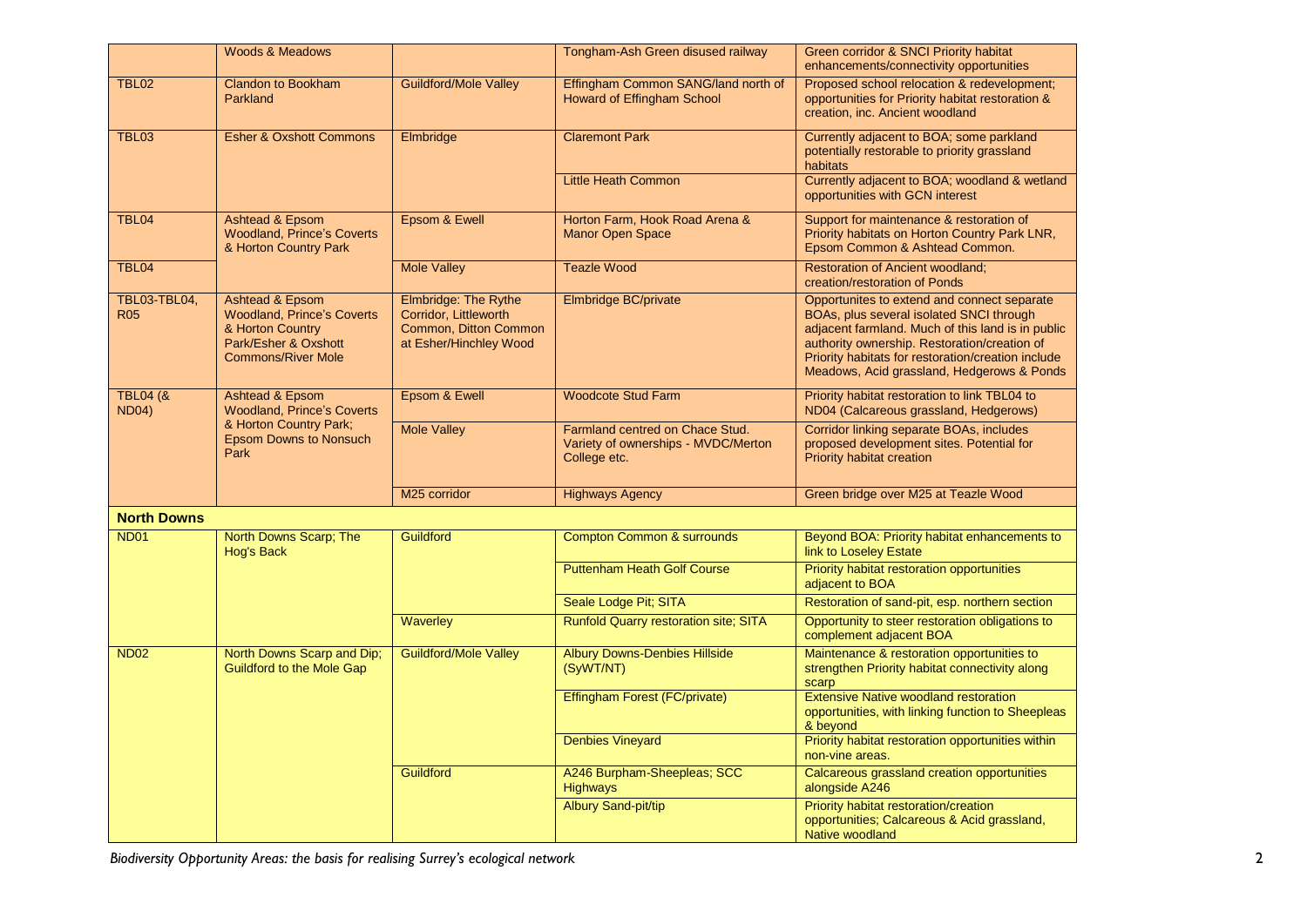|                           |                                                                                                 |                    | <b>Tyting Farm</b>                                                | Calcareous grassland restoration opportunities;<br>proposed SANG                                                                                                 |
|---------------------------|-------------------------------------------------------------------------------------------------|--------------------|-------------------------------------------------------------------|------------------------------------------------------------------------------------------------------------------------------------------------------------------|
|                           |                                                                                                 |                    | Warren Farm/Rosamund Trust land<br>(corridor Pewley-Merrow Downs) | Priority habitat restoration/creation<br>opportunities; Calcareous grassland, Native<br>woodland; Small blue butterfly project target<br>area                    |
| <b>ND03</b>               | North Downs Scarp; Mole<br><b>Gap to Reigate</b>                                                | <b>Mole Valley</b> | Brockham/Betchworth limeworks/SyWT                                | Calcareous grassland restoration opportunities                                                                                                                   |
|                           |                                                                                                 |                    | <b>Maybury Farm/private</b>                                       | Priority habitat restoration opportunities<br>(Calcareous grassland); part SSSI                                                                                  |
| <b>ND04</b>               | North Downs; Epsom Downs<br>& Nonsuch Park                                                      | Epsom & Ewell      | Eastern Green corridor Cheam-Epsom<br><b>Downs</b>                | Opportunities to enhance corridor linking<br>Nonsuch Park, Howell & Priest Hill to Epsom<br>Downs & wider countryside.                                           |
|                           |                                                                                                 |                    | <b>Epsom Downs</b>                                                | Priority habitat restoration on racecourse &<br>Juniper Hill (Small blue recovery project<br>relevant)                                                           |
|                           |                                                                                                 |                    | Langley Vale Farm (Woodland Trust)                                | Calcareous grassland/Native woodland/Arable<br>margin creation opportunities.                                                                                    |
| <b>ND05</b>               | North Downs; Banstead<br>Wood & Downs & Chipstead<br><b>Downs</b>                               | Reigate & Banstead | A23(T) corridor Coulsdon-Reigate                                  | Priority habitat connectivity opportunities<br>throughout area; especially Hedgerows,<br>headlands etc.                                                          |
| <b>Wealden Greensands</b> |                                                                                                 |                    |                                                                   |                                                                                                                                                                  |
| <b>WG01</b>               | <b>Puttenham &amp; Crooksbury</b>                                                               | Waverley           | <b>Binton Farm, Hampton Estate</b>                                | Priority habitat enhancement & creation                                                                                                                          |
|                           |                                                                                                 |                    | <b>Farnham Golf Course</b>                                        | opportunities adjacent to BOA                                                                                                                                    |
| <b>WG02</b>               | <b>Farnham Heaths</b>                                                                           |                    | Bourne Wood: Forestry Commission<br><b>RSPB Farnham Heath</b>     | Priority habitat restoration potential; Heathland,<br>Acid grassland, Native woodland. Important<br>Sand lizard populations requiring connectivity<br>management |
|                           |                                                                                                 |                    | Sable Wood; private                                               | Native woodland & Heathland restoration<br>opportunities realised by private owner                                                                               |
| <b>WG03-WG04</b>          | Thursley, Hankley &<br>Frensham Heaths/Devil's<br>Punch Bowl & Hindhead<br><b>Heaths</b>        |                    | Pitch Place/Truxford Brook corridor<br>(Thursley-Beacon Hill)     | Priority habitat restoration & creation to<br>enhance key corridor opportunities between<br><b>BOAs</b>                                                          |
| <b>WG04-LW01</b>          | Devil's Punch Bowl &<br><b>Hindhead</b><br>Heaths/Chiddingfold & West<br><b>Weald Woodlands</b> |                    | Holmen's Grove & Boundless Copse;<br><b>Forestry Commission</b>   |                                                                                                                                                                  |
| <b>WG05</b>               | Hascombe, Winkworth &<br>Hydon's Heath & Woodlands                                              |                    | <b>Winkworth Arboretum</b>                                        | Wetland habitat creation opportunities, inc.<br><b>Reedbeds</b>                                                                                                  |
| <b>WG07</b>               | Winterfold & Hurtwood<br><b>Greensand Ridge</b>                                                 | <b>Guildford</b>   | <b>Upper Tillingbourne headwaters</b>                             | Wet woodland restoration opportunities<br>(Rhododendron control)                                                                                                 |
| <b>WG08</b>               | Leith Hill, Wotton, Abinger &<br><b>Holmwood Greensand Ridge</b>                                | <b>Mole Valley</b> | <b>Coldharbour (Forestry</b><br>Commission/NT/Wotton Estate)      | Priority habitat restoration opportunities<br>(Heathland, Wet woodland) east to A24                                                                              |
| <b>WG09</b>               | <b>Limpsfield Heaths</b>                                                                        | Tandridge          | Limpsfield (High) Chart                                           | Potential for Heathland & Acid grassland<br>restoration from mixed woodland plantation                                                                           |
|                           |                                                                                                 |                    | Moorhouse Sand-pits, Limpsfield                                   | Beyond BOA; sand-pit restoration ongoing,<br>connection with SNCI                                                                                                |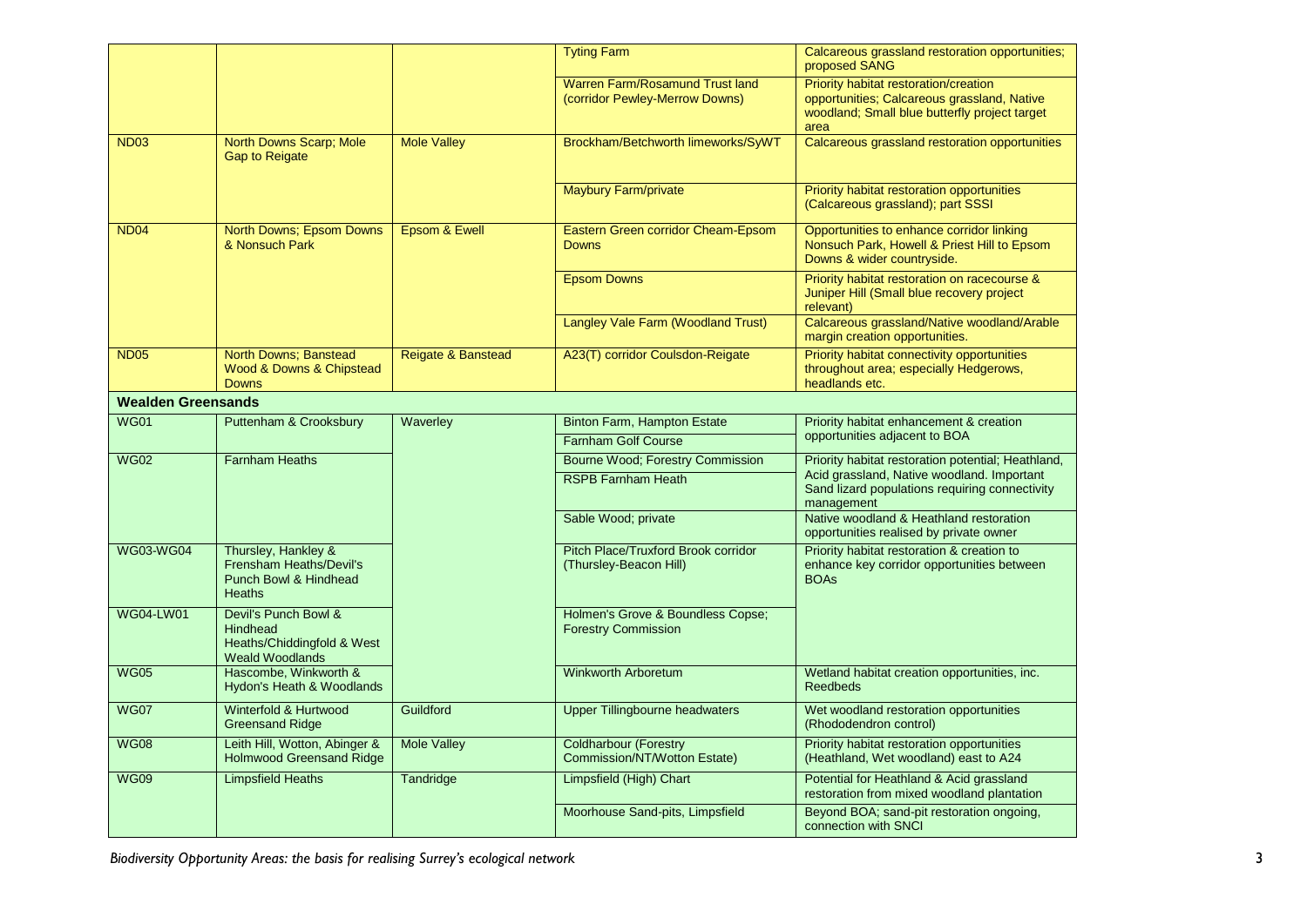| <b>WG10-LW07</b>       | Reigate Heaths/Earlswood &<br><b>Redhill Commons</b>                                           | Reigate & Banstead                                | <b>Buckland Sand-pit</b>                                | Beyond BOA; sand-pit restoration pending -<br>Priority habitat creation opportunity                                                                                                                               |
|------------------------|------------------------------------------------------------------------------------------------|---------------------------------------------------|---------------------------------------------------------|-------------------------------------------------------------------------------------------------------------------------------------------------------------------------------------------------------------------|
| <b>WG11</b>            | Holmesdale (Holmethorpe &<br><b>Bay Pond</b>                                                   | Tandridge/Reigate &<br><b>Banstead</b>            | <b>Nutfield Marshes Living Landscape</b>                | Further Priority habitat restoration & creation<br>opportunities west of M23; south to Nutfield<br>Ridge; Tilburstowhill/Graham Hendrey NR                                                                        |
| <b>Low Weald</b>       |                                                                                                |                                                   |                                                         |                                                                                                                                                                                                                   |
| <b>LW01</b>            | <b>Chiddingfold &amp; West Weald</b><br><b>Woodlands</b>                                       | <b>Waverley</b>                                   | Dunsfold Aerodrome; private                             | SNCI enhancements, Native woodland,<br>Meadows, Ponds restoration & creation<br>opportunities under any proposed development<br>scheme                                                                            |
| <b>LW04-LW07</b>       | Vann Lake/Glovers Wood &<br>Edolph's Copse/<br>Newdigate/Earlswood &<br><b>Redhill Commons</b> | Mole Valley/Reigate &<br><b>Banstead</b>          | multiple                                                | Opportunities for significant uplift in<br><b>SNCI/Ancient Native woodland &amp; Hedgerow</b><br>restoration across this area delivered through<br><b>Gatwick Greenspace Project/Woodland Trust</b><br>initiative |
| <b>LW06</b>            | <b>Newdigate Woodland</b>                                                                      | <b>Mole Valley</b>                                | former Schermuly site, Parkgate                         | potential SNCI; opportunities for enhancement<br>& Priority habitat restoration (part-developed)                                                                                                                  |
|                        |                                                                                                |                                                   | <b>Beare Green Brickworks/clay-pit</b>                  | Adjacent to BOA; active clay-pit with eventual<br><b>Priority habitat restoration potential</b>                                                                                                                   |
| LW07(8<br><b>WG11)</b> | Earlswood & Redhill<br><b>Commons-River Mole</b>                                               | <b>Reigate &amp;</b><br><b>Banstead/Tandridge</b> | Redhill Brook/The Moors; SCC & SyWT                     | Potential flood alleviation/Priority habitat<br>restoration in partnership with minerals sector                                                                                                                   |
| <b>LW07</b>            |                                                                                                |                                                   | Earlswood Lakes, Reigate                                | Poor water quality; potential enhancement via<br>strategic project                                                                                                                                                |
| <b>Rivers</b>          |                                                                                                |                                                   |                                                         |                                                                                                                                                                                                                   |
| <b>R01</b>             | <b>Hogsmill River</b>                                                                          | Epsom & Ewell                                     | Epsom & Ewell High School/private &<br>public authority | Opportunities for wetland creation/riparian<br>enhancements throughout river corridor &<br>cross-border into GL                                                                                                   |
| <b>R02</b>             | Eden & tributaries                                                                             | Tandridge                                         | Blindley Heath, British Wildlife Centre                 | Wetland habitat creation opportunities, inc. for<br>Water vole reintroduction                                                                                                                                     |
|                        |                                                                                                |                                                   | Hedgecourt SSSI; SyWT                                   | Adjacent to BOA; Native woodland restoration<br>opportunities                                                                                                                                                     |
| R <sub>03</sub>        | <b>Blackwater River</b>                                                                        | Waverley/Guildford/Surrey<br>Heath                | multiple                                                | Priority habitat creation opportunities<br>throughout Blackwater Valley, including via<br><b>SANG</b> provision                                                                                                   |
| <b>R04</b>             | River Wey & tributaries;<br>Lower                                                              | Elmbridge                                         | Mercedes Benz World; private                            | Opportunity for Priority grassland habitat<br>restoration/creation                                                                                                                                                |
|                        |                                                                                                |                                                   | <b>Brooklands Estate</b>                                | Restoration/creation opportunities through<br>CSR/corporate sponsorship                                                                                                                                           |
|                        |                                                                                                | Woking/Elmbridge                                  | Manor Farm, Byfleet (SyWT)                              | Support for further restoration of Floodplain<br>grazing marsh                                                                                                                                                    |
|                        |                                                                                                | Woking                                            | <b>Woking Palace-Burhills Estate</b>                    | Floodplain grazing marsh creation/restoration<br>delivered through development<br>proposals/SANG provision                                                                                                        |
|                        |                                                                                                |                                                   | Hoe Stream, Mayford-Old Woking                          | Hoe Stream Flood Defence scheme; Priority<br>habitat restoration opportunities                                                                                                                                    |
|                        |                                                                                                | Guildford                                         | Send Hill-Cricket's Hill                                | Former tip - Priority habitat creation<br>opportunities                                                                                                                                                           |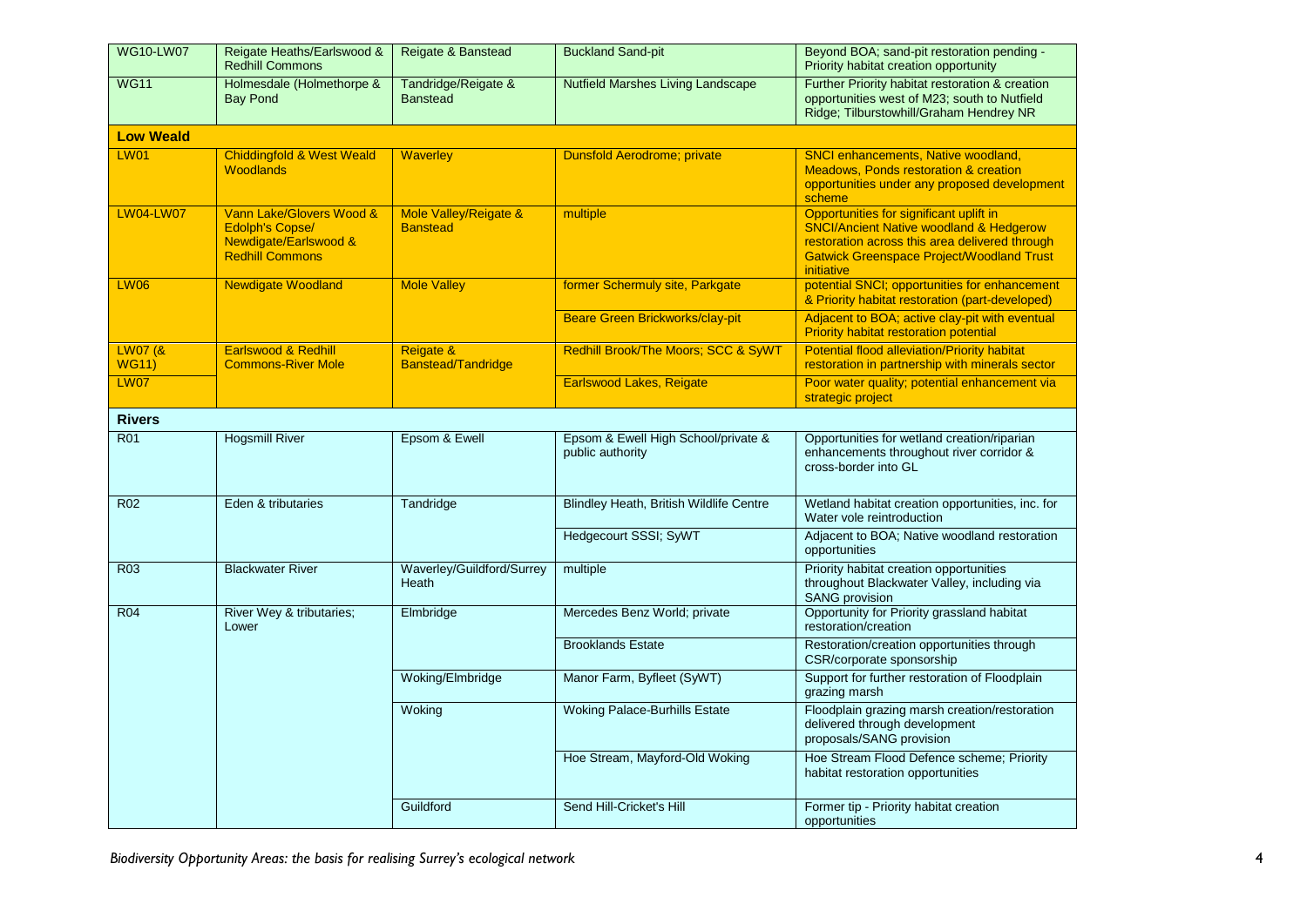|                  |                                                      |                     | Burpham Court Farm/Slyfield Area<br>Regeneration Programme (public<br>authority)<br>Sutton Place; private | Floodplain grazing marsh creation/restoration<br>plus in-channel enhancements on the River<br>Wey<br>Potential wetland habitat creation |
|------------------|------------------------------------------------------|---------------------|-----------------------------------------------------------------------------------------------------------|-----------------------------------------------------------------------------------------------------------------------------------------|
|                  | River Wey & tributaries;<br>Upper                    | Waverley            | Lammas Lands, Godalming (public<br>authority)                                                             | Opportunity for Floodplain grazing marsh<br>creation/restoration & reconnecting meanders.                                               |
|                  |                                                      |                     | Eashing-Peper Harow Park                                                                                  | Floodplain grazing marsh enhancement<br>opportunities plus in-channel enhancements                                                      |
|                  | River Wey & tributaries;<br>North Wey                |                     | Bishops Meadow, Farnham (private<br>trust)<br>Snails Lynch, Farnham (private)                             | Floodplain grazing marsh creation/restoration<br>plus in-channel enhancements on the River<br>Wey                                       |
|                  |                                                      |                     | Bourne Stream, Farnham                                                                                    | Connectivity opportunities delivered through<br>development proposals/SANG provision, eg.<br><b>Compton Fields</b>                      |
|                  |                                                      |                     | Wrecclesham Sand-pit                                                                                      | BOA adjacent; restoration opportunities                                                                                                 |
|                  | River Wey; Cranleigh<br><b>Waters</b>                |                     | Knowle Park Estate; private                                                                               | Priority habitat creation/restoration under<br>proposed development scheme                                                              |
|                  |                                                      | Waverley/Guildford  | Wey & Arun Canal (former course)                                                                          | Priority habitat creation/restoration<br>opportunities alongside canal restoration<br>project                                           |
|                  | River Wey & tributaries;<br><b>Addlestone Bourne</b> | <b>Surrey Heath</b> | Windlesham Arboretum                                                                                      | Wet woodland restoration opportunities                                                                                                  |
|                  |                                                      |                     | Rambridge Farm                                                                                            | Conservation grazing opportunities on<br>floodplain grassland                                                                           |
|                  |                                                      |                     | <b>MacLaren Park</b>                                                                                      | Wetland habitat creation opportunities                                                                                                  |
|                  | throughout                                           |                     | multiple                                                                                                  | In-channel fish migration barrier removal/by-<br>pass projects                                                                          |
|                  |                                                      |                     |                                                                                                           | Relict oxbow reconnection projects                                                                                                      |
| <b>R05-TBL03</b> | River Mole &<br>tributaries/Esher Commons            | Elmbridge           | Polyapes Scouts Camp, Little Heath<br>Common; Elmbridge BC, Knowle Hill<br>Park; private                  | Key corridor opportunity Oxshott-Cobham;<br>Native woodland, Priority grassland<br>enhancements                                         |
| <b>R05</b>       | River Mole & tributaries;<br>Lower                   |                     | Garson Farm-Southwood Manor Farm,<br>West End; private                                                    | Floodplain grazing marsh enhancement<br>opportunities                                                                                   |
|                  |                                                      |                     | Painshill Park-Cobham Free School;<br>private                                                             |                                                                                                                                         |
|                  |                                                      |                     | <b>Cobham Park</b>                                                                                        | Parkland, Wet woodland & riverside habitat<br>enhancement opportunites; sympathetic<br>landowner                                        |
|                  |                                                      | <b>Mole Valley</b>  | Bookham-Fetcham                                                                                           | Potential to extend woodland to M25; Fetcham<br>Splash enhancement opportunities via<br>development in Leatherhead                      |
|                  |                                                      |                     | River Lane, Fetcham; Mole Valley DC                                                                       | Part SNCI; Rye Brook-Mole confluence -<br>Floodplain restoration potential, with grazing                                                |
|                  |                                                      |                     | Common Meadows, Thorncroft; Merton<br>College                                                             | Floodplain & common land; work by Lower<br>Mole Project & occasional grazing. Further<br>enhancement potential                          |